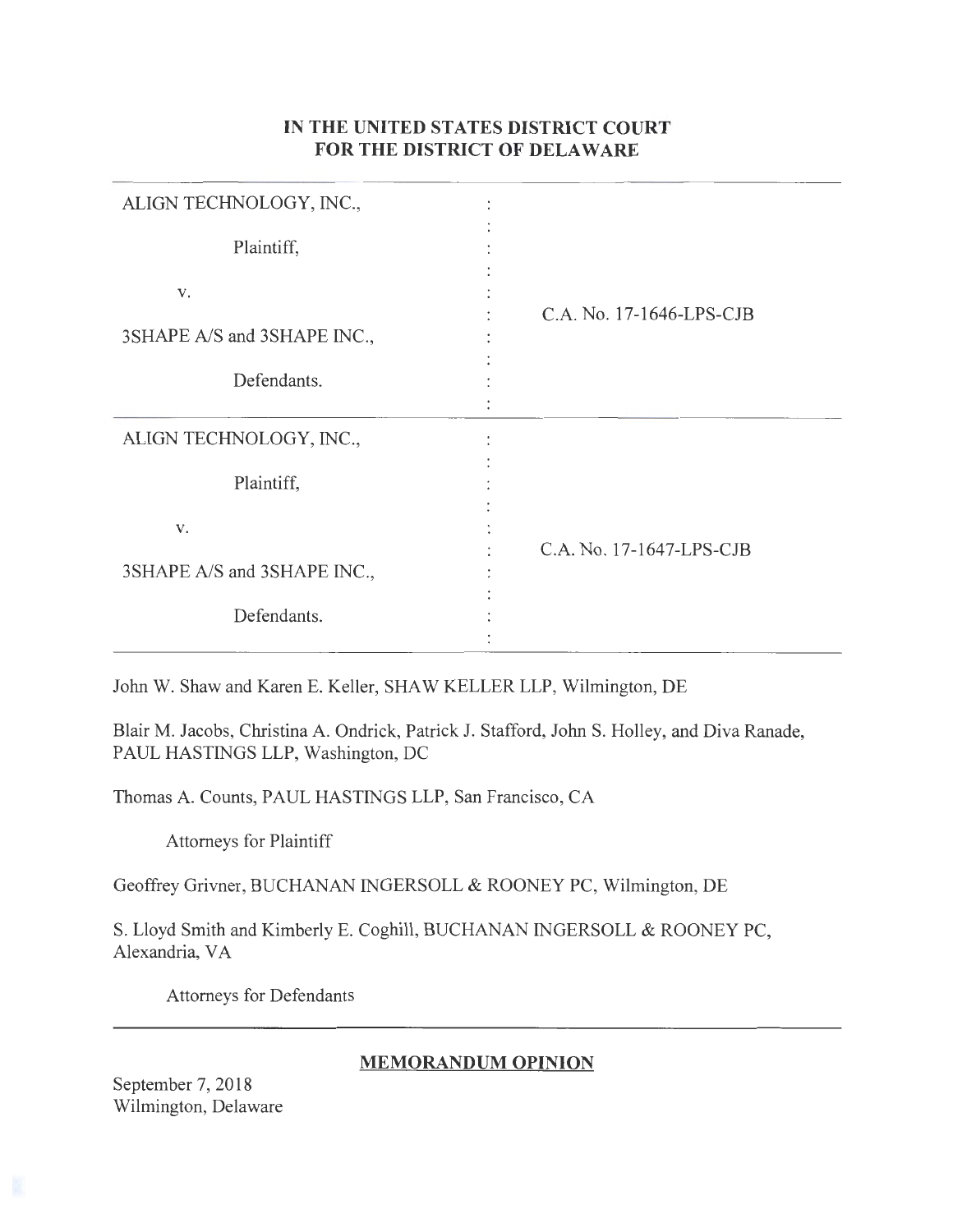STARK, U.S. District Judge:

Plaintiff Align Technology, Inc. ("Align") filed four separate suits against Defendants 3Shape A/S and 3Shape Inc. (together, "3Shape" or "Defendants") on November 14, 2017. On February 2, 2018, 3Shape moved to dismiss the complaints in Civil Action Nos. 17-1646-LPS-CJB and 17-1647-LPS-CJB (the "Complaints") for failure to state a claim, pursuant to Federal Rule of Civil Procedure 12(b)(6), based on its contention that Align failed to plausibly allege direct, indirect, and willful infringement of all asserted patents and that certain of the asserted patents are not directed to patent-eligible subject matter under 35 U.S.C. § 101. (C.A. No. 17- 1646-LPS-CJB D.I. 21; C.A. No. 17-1647-LPS-CJB D.I. 21) 3Shape's motions are fully briefed and the Court heard oral argument on July 20, 2018. *(See* D.I. 55 ("Tr."))

For the reasons stated below, the Court will grant in part and deny in part Defendants' motions to dismiss.

#### **I. BACKGROUND**

The parties are competitors in the field of intraoral scanners and software. (D.I. 1 at  $\parallel$  29) Align is a global medical device company selling products such as the iTero intraoral scanner and OrthoCAD software, both of which "help dental and orthodontic professionals deliver effective, cutting-edge dental and orthodontic options to their patients." (D.I. 1 at  $\P$  23; D.I. 25 at 2) 3Shape "designs, develops, manufactures, and markets the TRIOS and TRIOS 3 scanners, as well as related Dental Software products" such as the Implant Studio, Ortho System, Ortho Analyzer, Ortho Planner, Appliance Designer, and Ortho Control Patent. (D.I. 1 at 128; D.I. 25 at 2)

On November 14, 2017, Align filed four actions against 3Shape in this District. The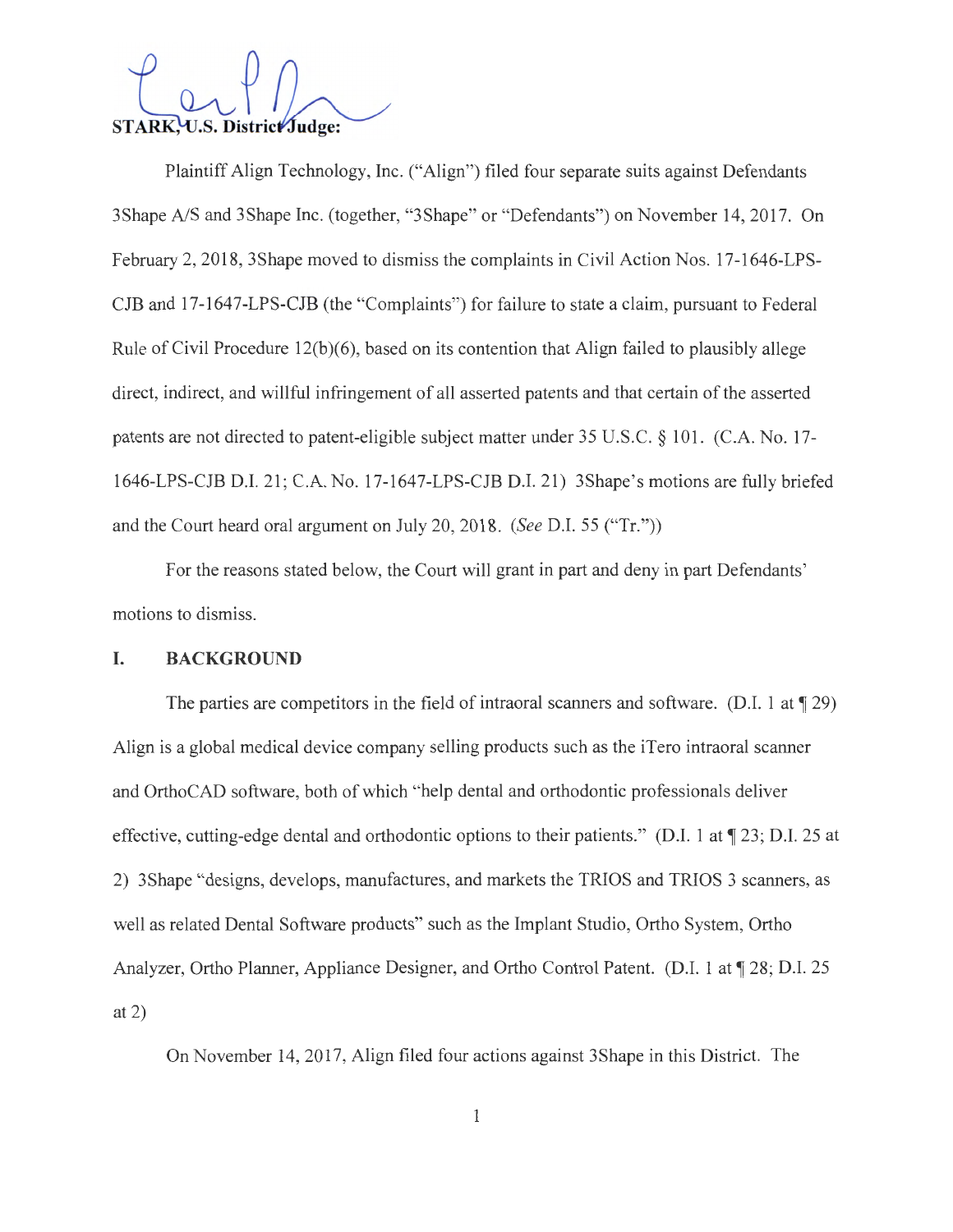patents asserted in each action are as follows:

C.A. No. 17-1646-LPS-CJB: United States Patent Nos. 9,510,757; 7,112,065 ("'065 patent"); 9,451 ,873 ('" 873 patent"); 9,299,192; 9,427,916; 8,454,364; and 8,845,330. (C.A. No. 17-1646-LPS-CJB D.I. 1 at  $\P\P$  16-22)

C.A. No. 17-1647-LPS-CJB: U.S. Patent Nos. 9,566,132; 8,545,221; 8,092,215; 7,056,115; 8,734,149 ("'149 patent"); and 6,227,850 ('" 850 patent"). (C.A. No. 17-1647-LPS-CJB D.I. 1 at  $\P\P$  16-21)

C.A. No. 17-1648-LPS-CJB: U.S. Patent Nos. 7,092,107 ('" 107 patent"); 9,615,901; 8,638,448; 8,638,447; 6,845,175; and 6,334,853. (C.A. No. 17-1648-LPS-CJB D.I. 1 at  $\P$ [16-21)

C.A. No. 17-1649-LPS-CJB: U.S. Patent Nos. 6,948,931 ; 6,685,470; 6,514,074 ('"074 patent"); 8,363,228; 8,451 ,456; 8,675,207; and 9,101 ,433. (C.A. No. 17-1649-LPS-CJB D.I. 1 at  $\P\P$  16-22)

In total, Align asserts 26 patents, all of which relate to "dental scanning technology." (C.A. No. 17-1646-LPS-CJB D.I. 22 at 1)

Align also filed two complaints with the International Trade Commission ("ITC"), involving 11 of the 26 patents also at issue here. The ITC instituted investigations as to those 11 patents on December 14, 2017. (C.A. No. 17-1646-LPS-CJB D.I. 15 at 1) The 11 patents involved in the ITC proceedings include all but one of the patents at issue in C.A. No. 17-1648- LPS-CJB (the '107 patent) and all but one at issue in C.A. No. 17-1649-LPS-CJB (the '074 patent).

3 Shape moved to stay all four District Court actions pending the ITC investigations. All of the patents subject to the ITC investigations were subject to a mandatory stay; Align stipulated on January 23, 2018 to a stay of both C.A. Nos. 17-1648-LPS-CJB and 17-1649-LPS-CJB as to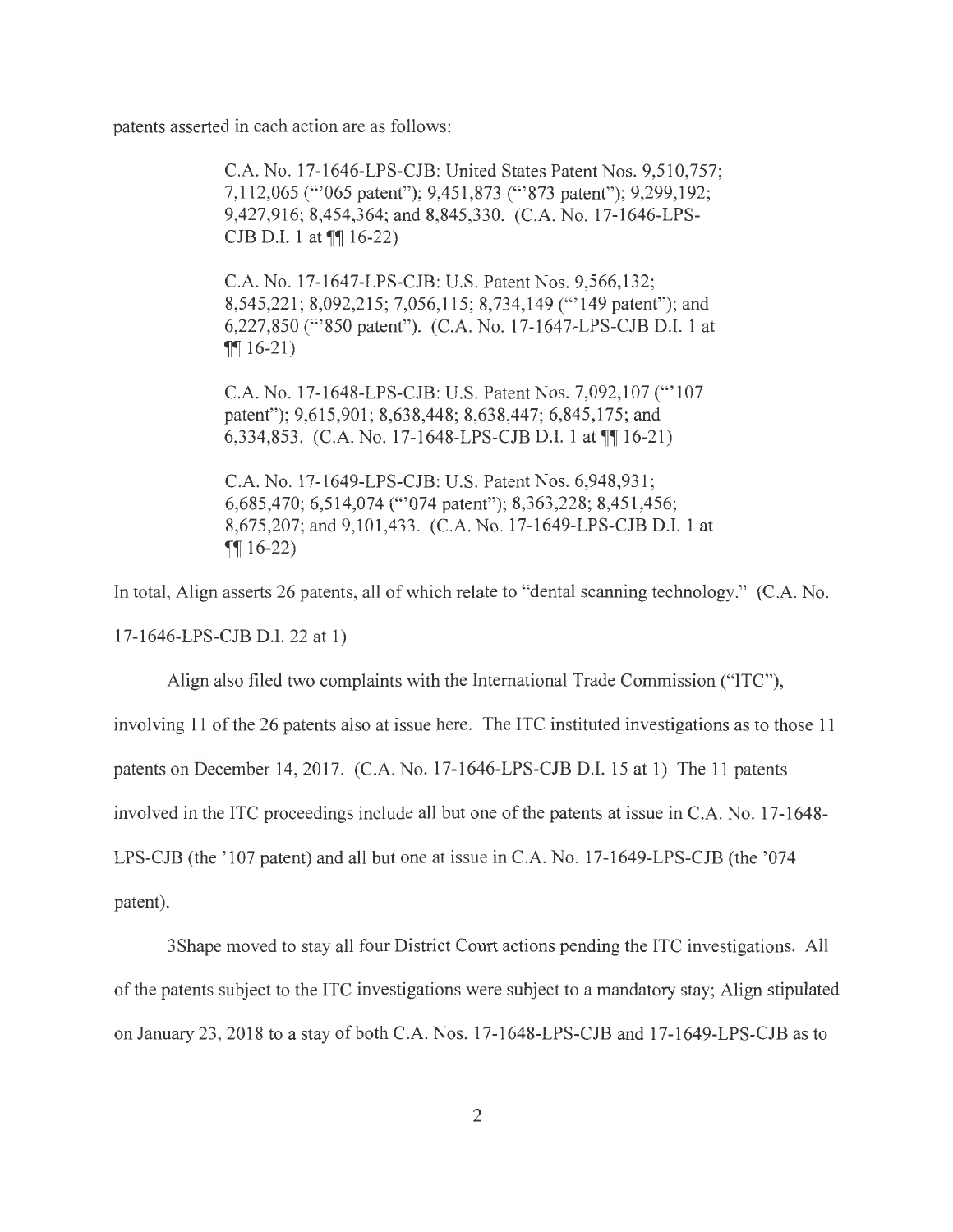all claims, pending resolution of the ITC investigations. (C.A. No. 17-1648-LPS-CJB D.I. 19; C.A. No. 17-1649-LPS-CJB D.I. 20) 3Shape's motions to stay as to C.A. Nos. 17-1646-LPS-CJB and  $17-1647$ -LPS-CJB remained pending.<sup>1</sup>

On February 1, 2018, 3Shape moved to dismiss the Complaints in C.A. Nos. 17-1646- LPS-CJB and 17-1647-LPS-CJB for failing to plausibly allege direct, indirect, and willful infringement of any of the 13 patents asserted in those actions (hereinafter, the "asserted patents" or "patents-in-suit"). (C.A. No. 17-1646-LPS-CJB D.I. 21 ; C.A. No. 17-1647-LPS-CJB D.I. 21) 3Shape's motions further sought to dismiss patent infringement claims as to some of the asserted patents on the grounds that they claim ineligible subject matter under Section 101. Specifically, this portion of 3Shape's motions is directed to the '873 and '065 patents in C.A. No. 17-1646-LPS-CJB and the '850 and '149 patents in C.A. No. 17-1647-LPS-CJB.<sup>2</sup>

### **II. LEGAL STANDARDS**

### **A. Rule 12(b)(6) Motion to Dismiss**

Evaluating a motion to dismiss under Federal Rule of Civil Procedure 12(b)(6) requires the Court to accept as true all material allegations of the complaint. *See Spruill v. Gillis,* 372 F.3d 218, 223 (3d Cir. 2004). "The issue is not whether a plaintiff will ultimately prevail but whether the claimant is entitled to offer evidence to support the claims." *In re Burlington Coat* 

<sup>&</sup>lt;sup>1</sup> By separate Memorandum Order issued concurrently with this Memorandum Opinion, the Court has denied 3Shape's motions to stay.

<sup>&</sup>lt;sup>2</sup> The Court addresses both motions together because the content of the briefs, as they pertain to the plausibility of Align's allegations of direct, indirect, and willful infringement, are essentially the same, reflecting that the counts in the Complaints "follow a single format." (C.A. No. 17-1646-LPS-CJB D.I. 22 at 2; C.A. No. 17-1647-LPS-CJB D.I. 22 at 2) For simplicity, hereinafter the Court will cite to the documents filed in C.A. No. 17-1646-LPS-CJB unless otherwise indicated.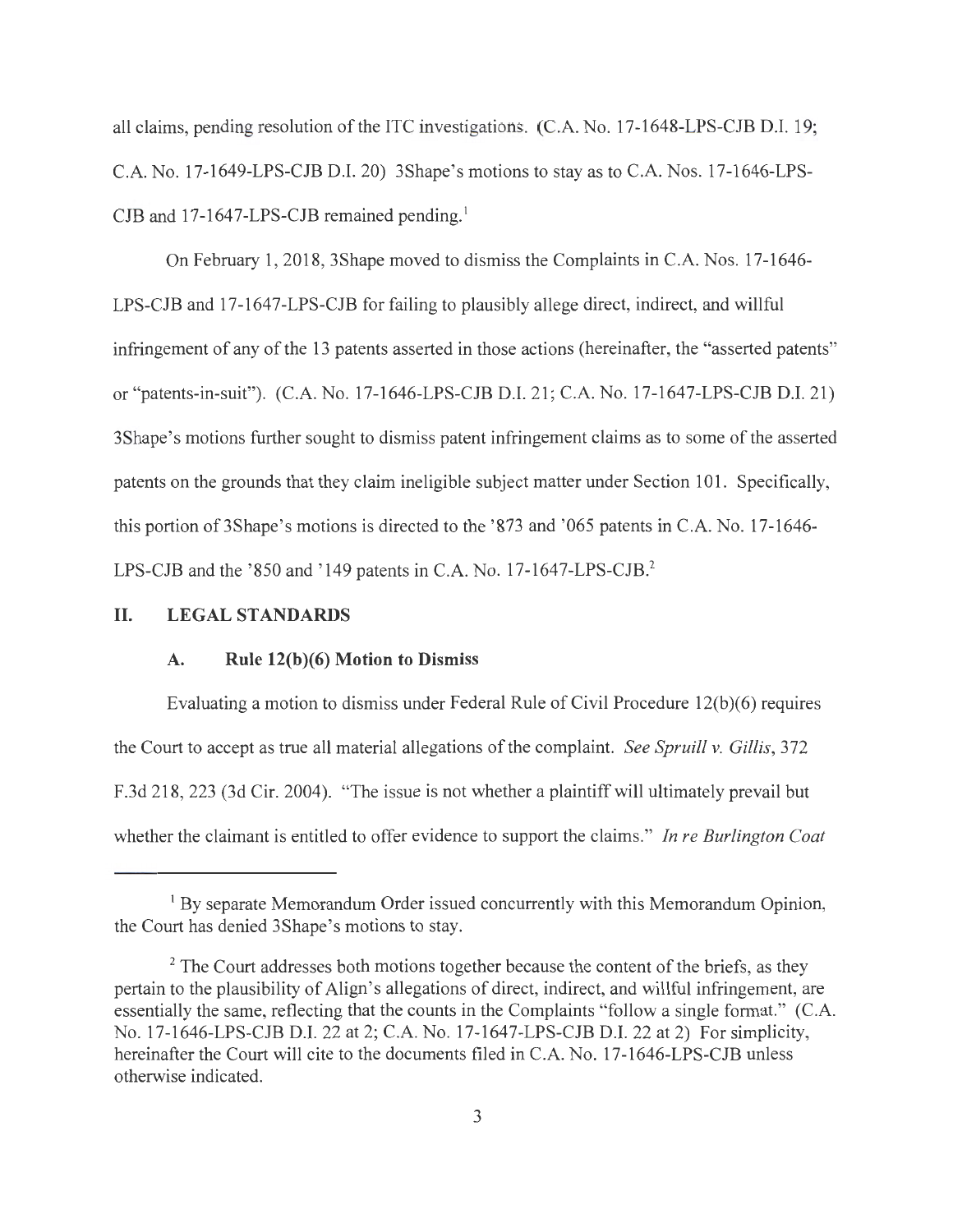*Factory Sec. Litig.,* 114 F.3d 1410, 1420 (3d Cir. 1997) (internal quotation marks omitted). Thus, the Court may grant such a motion to dismiss only if, after "accepting all well-pleaded allegations in the complaint as true, and viewing them in the light most favorable to plaintiff, plaintiff is not entitled to relief." *Maio v. Aetna, Inc. ,* 221 F.3d 472, 481-82 (3d Cir. 2000) (internal quotation marks omitted).

A well-pleaded complaint must contain more than mere labels and conclusions. *See Ashcroft v. Iqbal,* 556 U.S. 662, 678 (2009); *Bell At!. Corp. v. Twombly,* 550 U.S. 544, 555 (2007). A plaintiff must plead facts sufficient to show that a claim has substantive plausibility. *See Johnson v. City of Shelby,* 135 S. Ct. 346, 347 (2014). A complaint may not be dismissed, however, for imperfect statements of the legal theory supporting the claim asserted. *See id.* at 346.

"To survive a motion to dismiss, a civil plaintiff must allege facts that 'raise a right to relief above the speculative level on the assumption that the allegations in the complaint are true (even if doubtful in fact)."' *Victaulic Co. v. Tieman,* 499 F.3d 227, 234 (3d Cir. 2007) (quoting *Twombly,* 550 U.S. at 555). A claim is facially plausible "when the plaintiff pleads factual content that allows the court to draw the reasonable inference that the defendant is liable for the misconduct alleged." *Iqbal,* 556 U.S. at 678. At bottom, "[t]he complaint must state enough facts to raise a reasonable expectation that discovery will reveal evidence of [each] necessary element" of a plaintiffs claim. *Wilkerson v. New Media Tech. Charter Sch. Inc.,* 522 F.3d 315, 321 (3d Cir. 2008) (internal quotation marks omitted).

The Court is not obligated to accept as true "bald assertions," *Morse v. Lower Merion Sch. Dist.,* 132 F.3d 902, 906 (3d Cir. 1997) (internal quotation marks omitted), "unsupported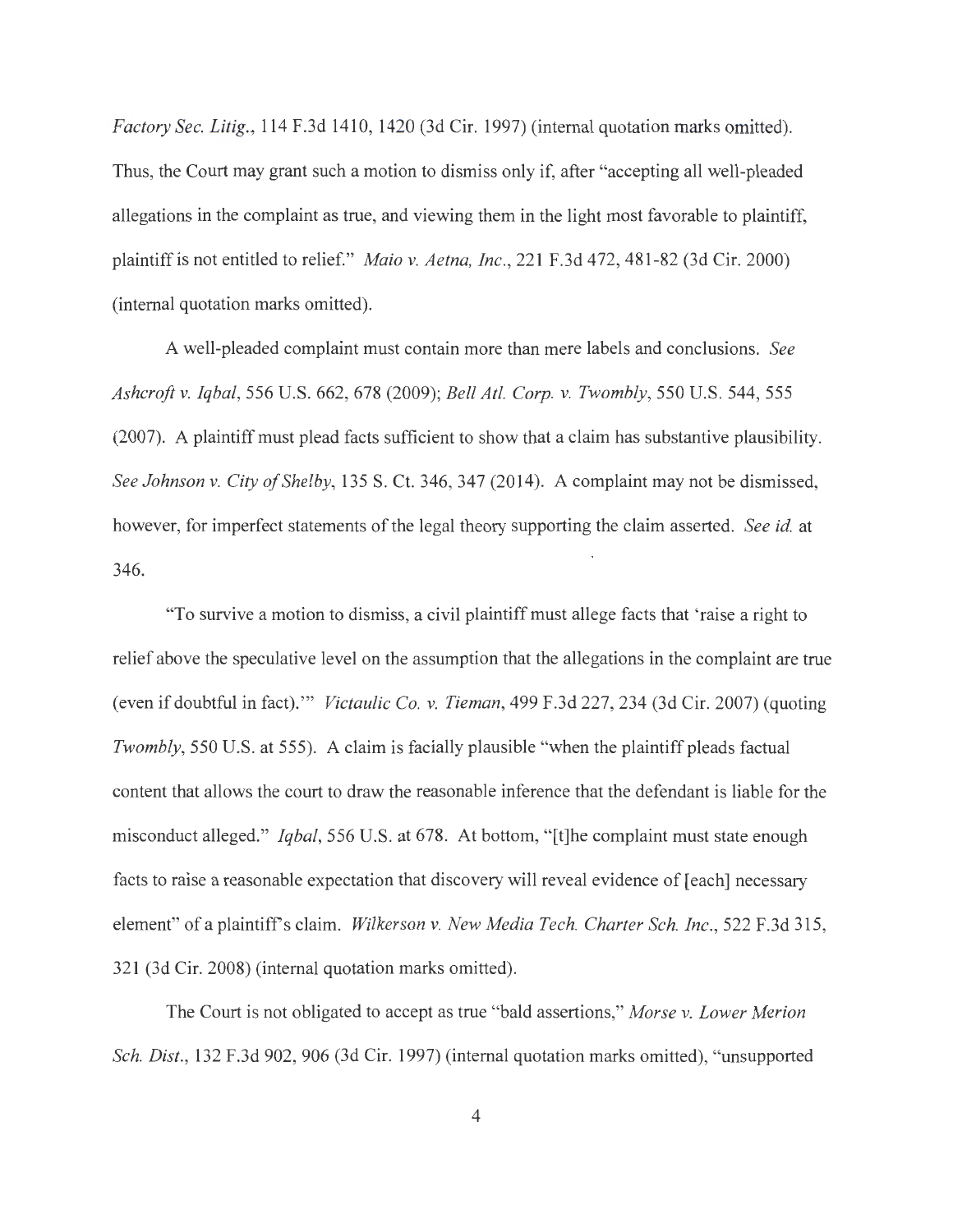conclusions and unwarranted inferences," *Schuylkill Energy Res. , Inc. v. Pa. Power & Light Co.,*  113 F.3d 405,417 (3d Cir. 1997), or allegations that are "self-evidently false," *Nami v. Fauver,*  82 F.3d 63, 69 (3d Cir. 1996).

#### **B. Patentable Subject Matter**

Under 35 U.S.C. § 101, "[w]hoever invents or discovers any new and useful process, machine, manufacture, or composition of matter, or any new and useful improvement thereof, may obtain a patent therefor, subject to the conditions and requirements of this title." There are three exceptions to  $\S 101$ 's broad patent-eligibility principles: "laws of nature, physical phenomena, and abstract ideas." *Diamond v. Chakrabarty,* 447 U.S. 303, 309 (1980). "Whether a claim recites patent eligible subject matter is a question of law which may contain disputes over underlying facts." *Berkheimer v. HP Inc.,* 881 F.3d 1360, 1368 (Fed. Cir. 2018).

In *Mayo Collaborative Services v. Prometheus Laboratories, Inc.,* 132 S. Ct. 1289 (2012), the Supreme Court set out a two-step "framework for distinguishing patents that claim laws of nature, natural phenomena, and abstract ideas from those that claim patent-eligible applications of those concepts." *Alice Corp. Pty. Ltd. v. CLS Bank Int '!,* 134 S. Ct. 2347, 2355 (2014). First, courts must determine if the claims at issue are directed to a patent-ineligible concept ("step one"). *See id.* If so, the next step is to look for an ""inventive concept"  $-$  i.e., an element or combination of elements that is sufficient to ensure that the patent in practice amounts to significantly more than a patent upon the [ineligible concept] itself' ("step two"). *Id.* The two steps are "plainly related" and "involve overlapping scrutiny of the content of the claims." *Elec. Power Grp., LLC v. Alstom SA.,* 830 F.3d 1350, 1353 (Fed. Cir. 2016).

At step one, "the claims are considered in their entirety to ascertain whether their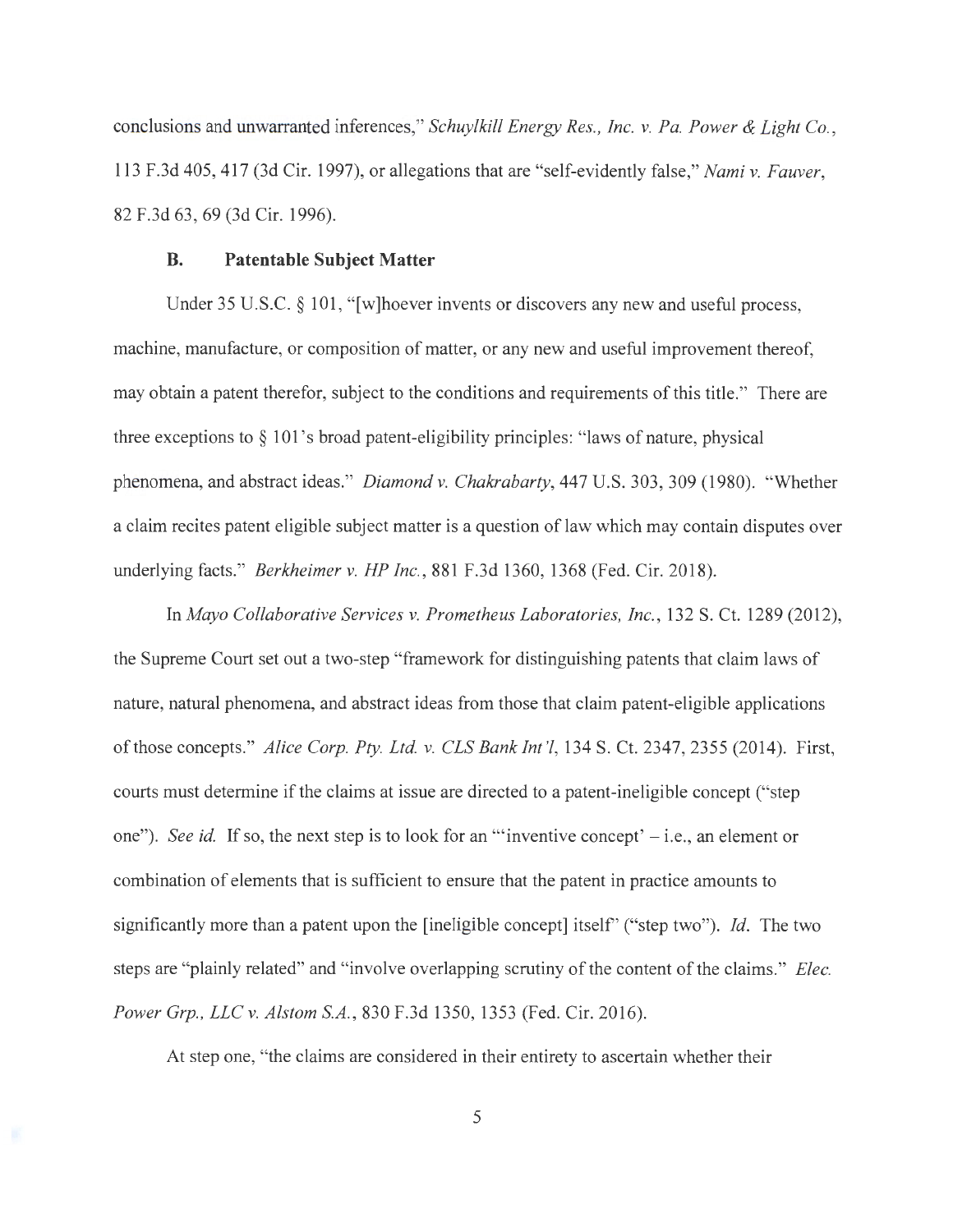character *as a whole* is directed to excluded subject matter." *Internet Patents Corp. v. Active Network, Inc.,* 790 F.3d 1343, 1346 (Fed. Cir. 2015) (emphasis added); *see also Affinity Labs of Texas, LLC v. DIRECTV, LLC,* 838 F.3d 1253, 1257 (Fed. Cir. 2016) *("Affinity Labs I")* (stating first step "calls upon us to look at the 'focus of the claimed advance over the prior art' to determine if the claim's 'character as a whole' is directed to excluded subject matter").

In conducting the step one analysis, courts should not "oversimplif[y]" key inventive concepts or "downplay" an invention's benefits. *Enfish, LLC v. Microsoft Corp.,* 822 F.3d 1327, 1337-38 (Fed. Cir. 2016); *see also McRO, Inc. v. Bandai Namco Games Am. Inc.,* 837 F.3d 1299, 1313 (Fed. Cir. 2016) (" [C]ourts 'must be careful to avoid oversimplifying the claims' by looking at them generally and failing to account for the specific requirements of the claims.") (quoting *In re TL! Commc 'ns LLC Patent Litig. ,* 823 F.3d 607, 611 (Fed. Cir. 2016)).

At step two, courts must "look to both the claim as a whole and the individual claim elements to determine whether the claims contain an element or combination of elements that is sufficient to ensure that the patent in practice amounts to significantly more than a patent upon the ineligible concept itself." *McRo,* 837 F.3d at 1312 (internal brackets and quotation marks omitted). The "standard" step two inquiry includes consideration of whether claim elements "simply recite 'well-understood, routine, conventional activit[ies]. "' *Bascom Glob. Internet Servs. , Inc. v. AT&T Mobility LLC,* 827 F.3d 1341 , 1350 (Fed. Cir. 2016) (quoting *Alice,* 134 S. Ct. at 2359). "Simply appending conventional steps, specified at a high level of generality, [is] not *enough* to supply an inventive concept." *Alice,* 134 S. Ct. at 2357 (internal quotation marks omitted; emphasis in original).

However, "[t]he inventive concept inquiry requires more than recognizing that each claim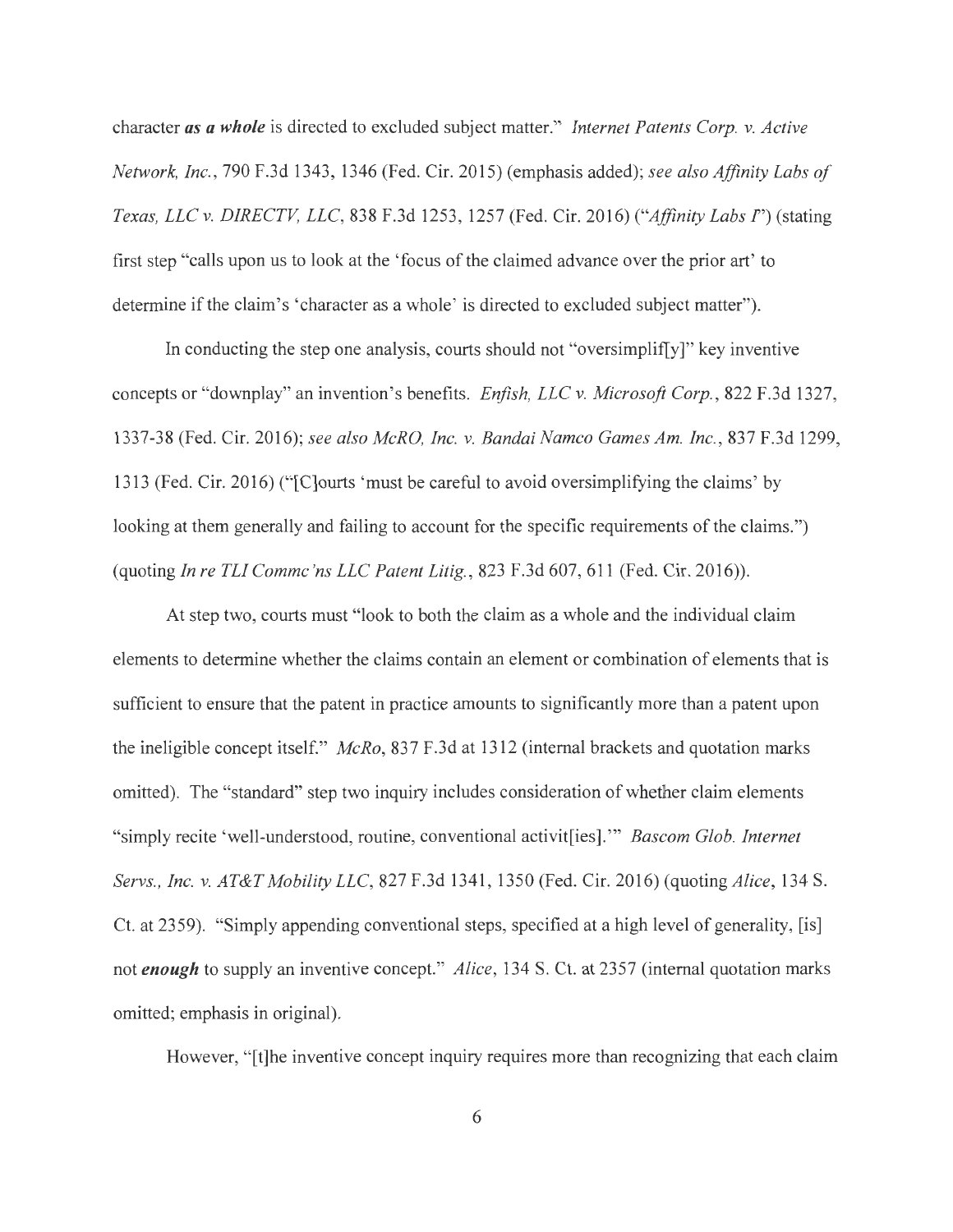element, by itself, was known in the art." *Bascom,* 827 F.3d at 1350. In *Bascom,* the Federal Circuit held that "the limitations of the claims, taken individually, recite generic computer, network and Internet components, none of which is inventive by itself," but nonetheless determined that an *ordered combination* of these limitations was patent-eligible under step two. *Id.* at 1349.

The Federal Circuit recently elaborated on the step two standard, stating that "[t]he question of whether a claim element or combination of elements is well-understood, routine and conventional to a skilled artisan in the relevant field is a question of fact. Any fact, such as this one, that is pertinent to the invalidity conclusion must be proven by clear and convincing evidence." *Berkheimer,* 881 F.3d at 1368; *see also Aatrix Software, Inc. v. Green Shades Software, Inc.,* 882 F.3d 1121, 1128 (Fed. Cir. 2018) ("While the ultimate determination of eligibility under § 101 is a question of law, like many legal questions, there can be subsidiary fact questions which must be resolved en route to the ultimate legal determination."); *Automated Tracking Sols., LLC v. Coca-Cola Co.,* 723 F. App'x 989, 995 (Fed. Cir. 2018) ("We have held that 'whether a claim element or combination of elements is well-understood, routine and conventional to a skilled artisan in the relevant field is a question of fact."') ( quoting *Berkheimer,*  881 F.3d at 1368).

"Whether a particular technology is well-understood, routine, and conventional goes beyond what was simply known in the prior art. The mere fact that something is disclosed in a piece of prior art, for example, does not mean it was well-understood, routine, and conventional." *Berkheimer,* 881 F.3d at 1369; *see also Exergen Corp. v. Kaz USA Inc.,* 725 F. App'x 959, 965 (Fed. Cir. 2018) ("Something is not well-understood, routine, and conventional merely because it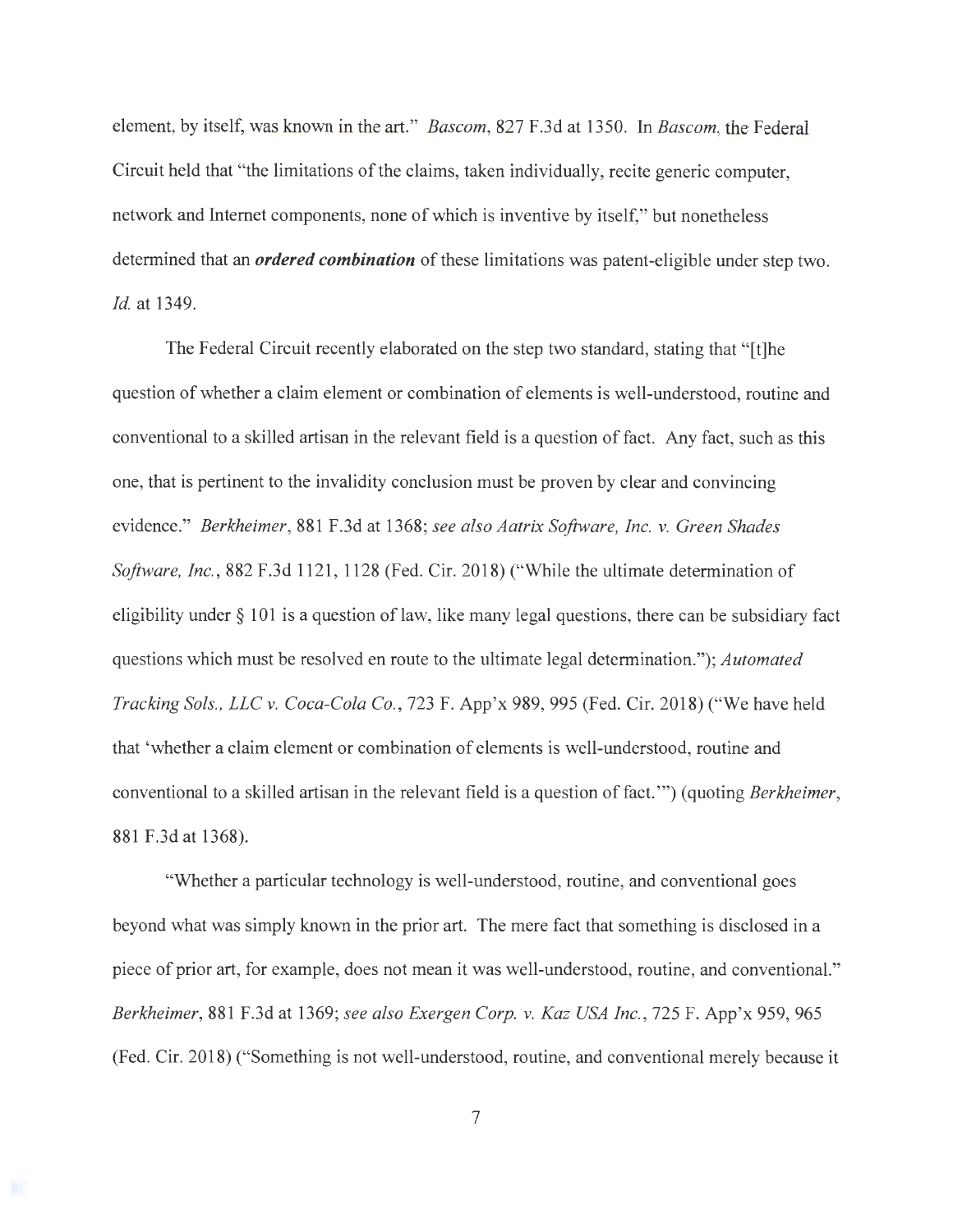is disclosed in a prior art reference. There are many obscure references that nonetheless qualify as prior art.").

As part of the step two "inventive concept" inquiry, the Federal Circuit has looked to the claims as well as the specification. *See Affinity Labs of Texas, LLC v. Amazon.com Inc.,* 838 F.3d 1266, 1271 (Fed. Cir. 2016) *("Affinity Labs If')* ("[N]either the claim nor the specification reveals any concrete way of employing a customized user interface."). Still, it is not enough just to disclose the improvement in the specification; instead, the Court's task becomes to "analyze the asserted claims and determine whether they *capture these improvements." Berkheimer,* 881 F.3d at 1369 (emphasis added). In other words, " [t]o save a patent at step two, an inventive concept must be *evident in the claims." RecogniCorp, LLC v. Nintendo Co. , Ltd.,* 855 F.3d 1322, 1327 (Fed. Cir. 2017) (emphasis added); *see also Alice,* 134 S. Ct. at 2357 ("[W]e must examine the *elements of the claim* to determine whether it contains an 'inventive concept."') (emphasis added); *Synopsys, Inc. v. Mentor Graphics Corp.,* 839 F.3d 1138, 1149 (Fed. Cir. 2016) ("The§ 101 inquiry must focus on the language of the Asserted Claims themselves.").

At both steps one and two, it is often useful for the Court to compare the claims at issue with claims that have been considered in the now considerably large body of decisions applying § 101. *See Amdocs (Israel) Ltd. v. Openet Telecom, Inc.,* 841 F.3d 1288, 1294 (Fed. Cir. 2016).

Finally, as a procedural matter, the Federal Circuit has observed frequently that § 101 disputes may be amenable to resolution on motions for judgment on the pleadings, motions to dismiss, or summary judgment. *See, e.g., Berkheimer,* 881 F.3d at 1368 ("Whether a claim recites patent eligible subject matter is a question of law which may contain disputes over underlying facts. Patent eligibility has in many cases been *resolved on motions to dismiss or*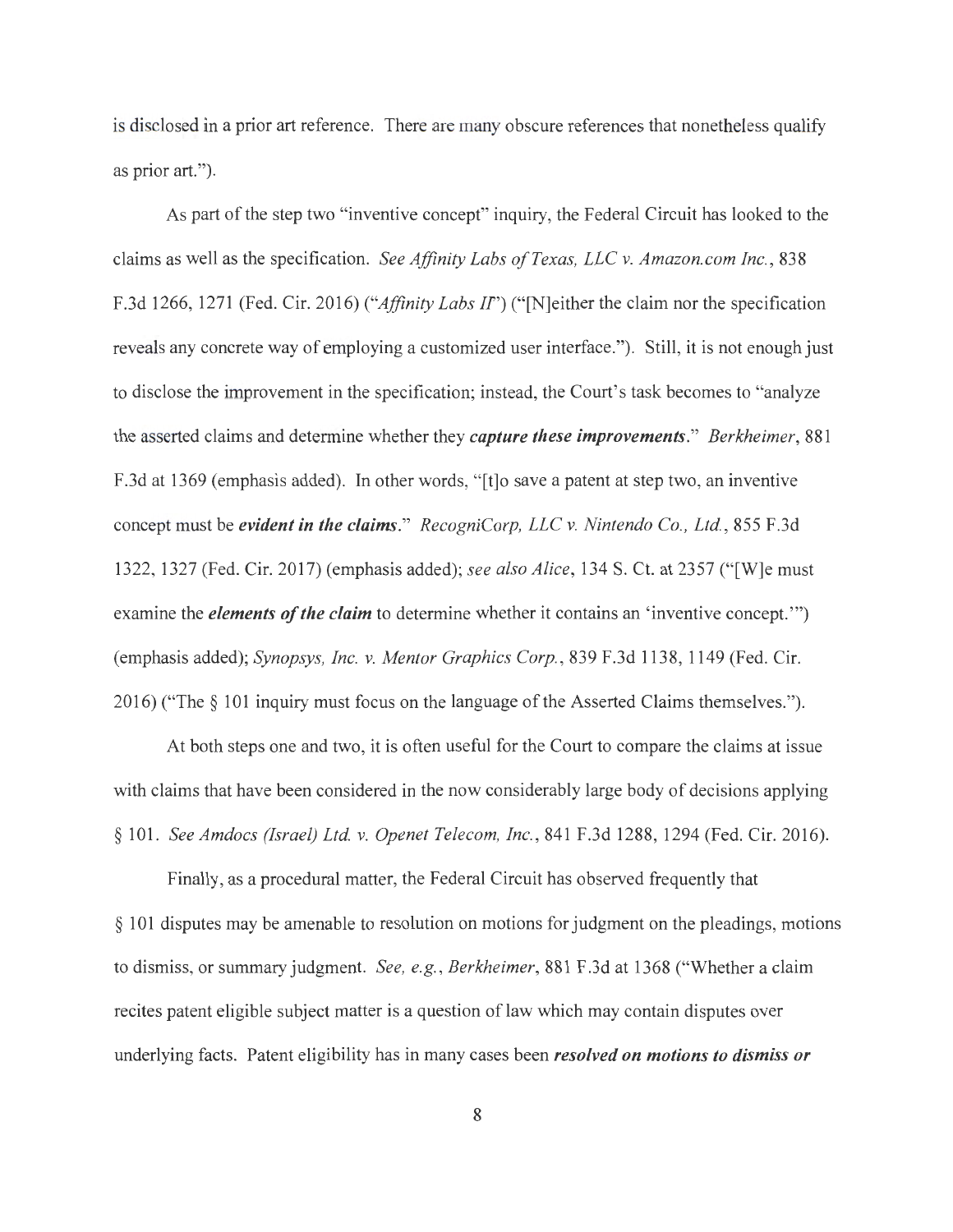*summary judgment. Nothing in this decision should be viewed as casting doubt on the propriety of those cases.* When there is no genuine issue of material fact regarding whether the claim element or claimed combination is well-understood, routine, conventional to a skilled artisan in the relevant field, this issue can be decided on summary judgment as a matter of law.") (emphasis added); *buySAFE, Inc. v. Google, Inc.,* 765 F.3d 1350, 1351-52 (Fed. Cir. 2014) (affirming grant of Rule 12(c) motion for judgment on pleadings for lack of patentable subject matter).

## **IV. DISCUSSION**

## **A. Plausibly Pleaded Allegations of Infringement**

3Shape challenges the sufficiency of Align's allegations regarding direct, indirect, and willful infringement of the asserted patents on numerous grounds. The Court will address each in turn.

#### **1. Direct Infringement of All Asserted Patents**

In order to "survive a motion to dismiss under Rule  $12(b)(6)$ , a complaint must contain sufficient factual matter, accepted as true, to state a claim to relief that is plausible on its face." *Nalco Co. v. Chem-Mod, LLC,* 883 F.3d 1337, 1347 (Fed. Cir. 2018) (internal quotation marks and citation omitted). This does not require that a plaintiff '"prove its case at the pleading stage."' *Id.* at 1350 (citation omitted). Additionally, the "'Federal Rules of Civil Procedure do not require a plaintiff to plead facts establishing that each element of an asserted claim is met. "' *Id.* (citation omitted). Instead, the complaint must merely "place the potential infringer . . . on notice of what activity ... is being accused of infringement." *Id.* (internal quotation marks and citation omitted).

9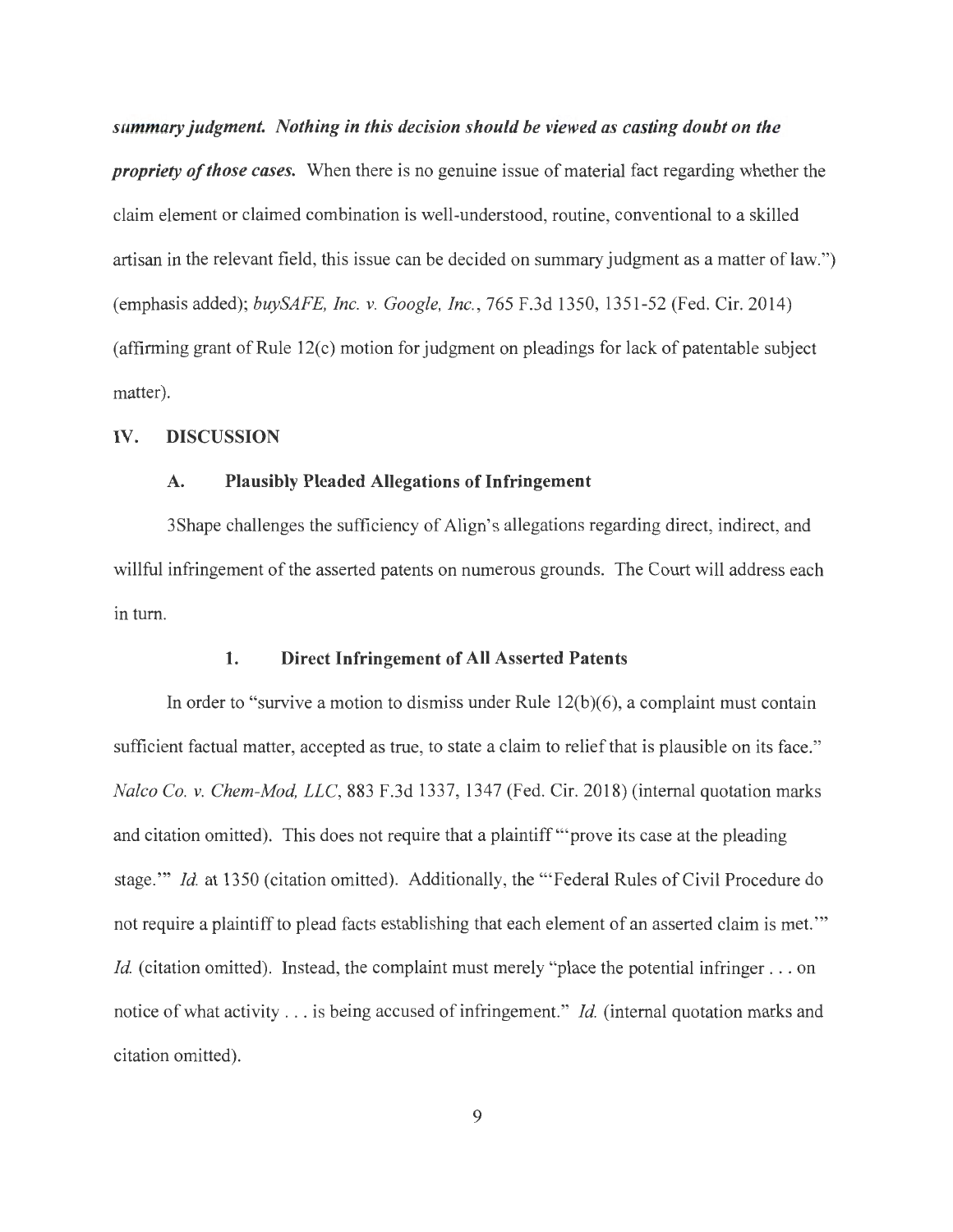3Shape argues that the allegations of direct infringement in the Complaints are insufficient because they "fail to tie the Accused Products or actions of any part to the elements of the asserted patent claims." (D.I. 22 at 5) Align responds that its allegations give 3Shape "fair notice of what activity is being accused of infringement" and that "[n]o greater detail is required." (D.I. 25 at 6) The Court concludes that Align has sufficiently alleged direct infringement.

Each of the counts in the Complaints follows essentially the same format: reciting the language of a representative claim, alleging that the accused products practice that claim, and providing examples drawn from "product documentation, demonstration and informational videos, user manuals, and/or promotional materials" demonstrating the alleged use of some aspect of the accused product of the products performing at least some of the requirements of the representative claim. For example, Count Two in C.A. 17-1646-LPS-CJB alleges infringement of at least claim 28 the '192 patent. (D.I. 1 at **1** 49) As described in that Complaint, "[t]he '192 patent is directed to modifying a virtual model of a physical structure with additional 3D data obtained from the physical structure to provide a modified virtual model." *(Id.* at **148)** That paragraph goes on to recite the language of claim 28, which claims:

> **28.** A system to generate a modified virtual model of a physical structure, comprising:

a display to display images of said modified virtual model; and

a computer system operatively connected to the display and comprising a program that, when executed by the computer system, causes the computer system to, display an image of a first virtual model generated from

first 3D scan data of the physical structure on the display,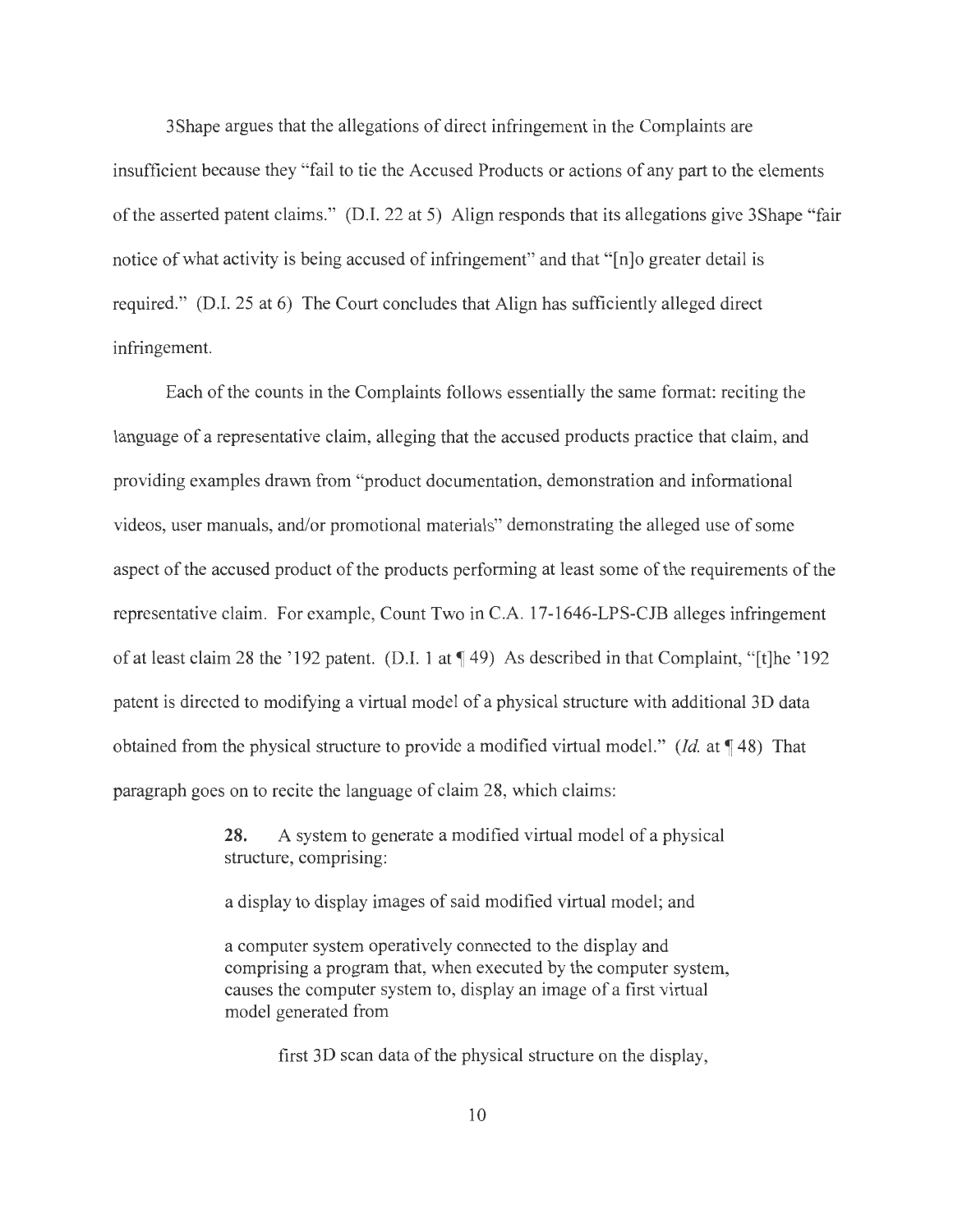wherein said first virtual model fails to properly represent a first physical part of the physical structure,

receive user input identifying at least a portion of the first virtual model that is desired to be modified, the user input generated by user interaction with the image of the first virtual model on the display,

receive a second virtual model of the physical structure, the second virtual model generated from second 3D scan data of the physical structure, and

modify the first virtual model by replacing at least said identified portion of the first virtual model with a corresponding portion of the second virtual model, thereby providing the modified virtual model.

('192 patent, cl. 28; *see also* D.I. 1 at  $\P$  48) The next paragraph states that the accused products

infringe at least that claim, and proceeds to reiterate the requirements of the claim. (D.I. 1 at

 $\P(49)$ 

The Complaint then includes two images drawn from marketing videos for the accused products that purport to show that the accused products practice claim 28. *(Id.* at 18-19) The first image depicts two graphical models of teeth side-by-side, the first being a representation of

an area of teeth obscured by saliva and the second a representation of that same area without the

saliva: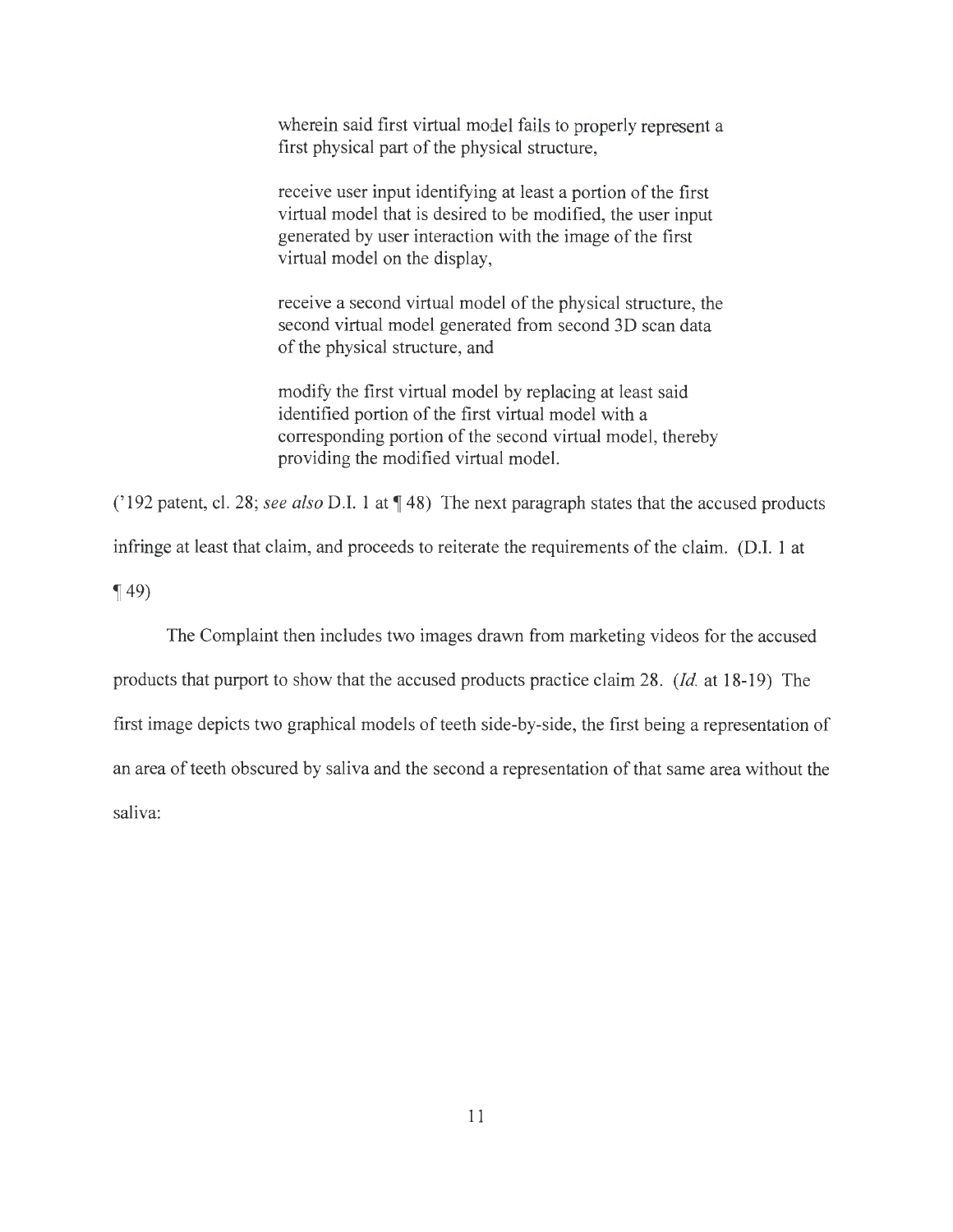

(*Id.* at 18) The second image shows a virtual representation of an area of teeth with digital artifacts, or areas that were not scanned properly. *(Id.* at 19) Text overlaying the image indicates that artifacts are trimmed away and the area is rescanned. *(Id.)* 

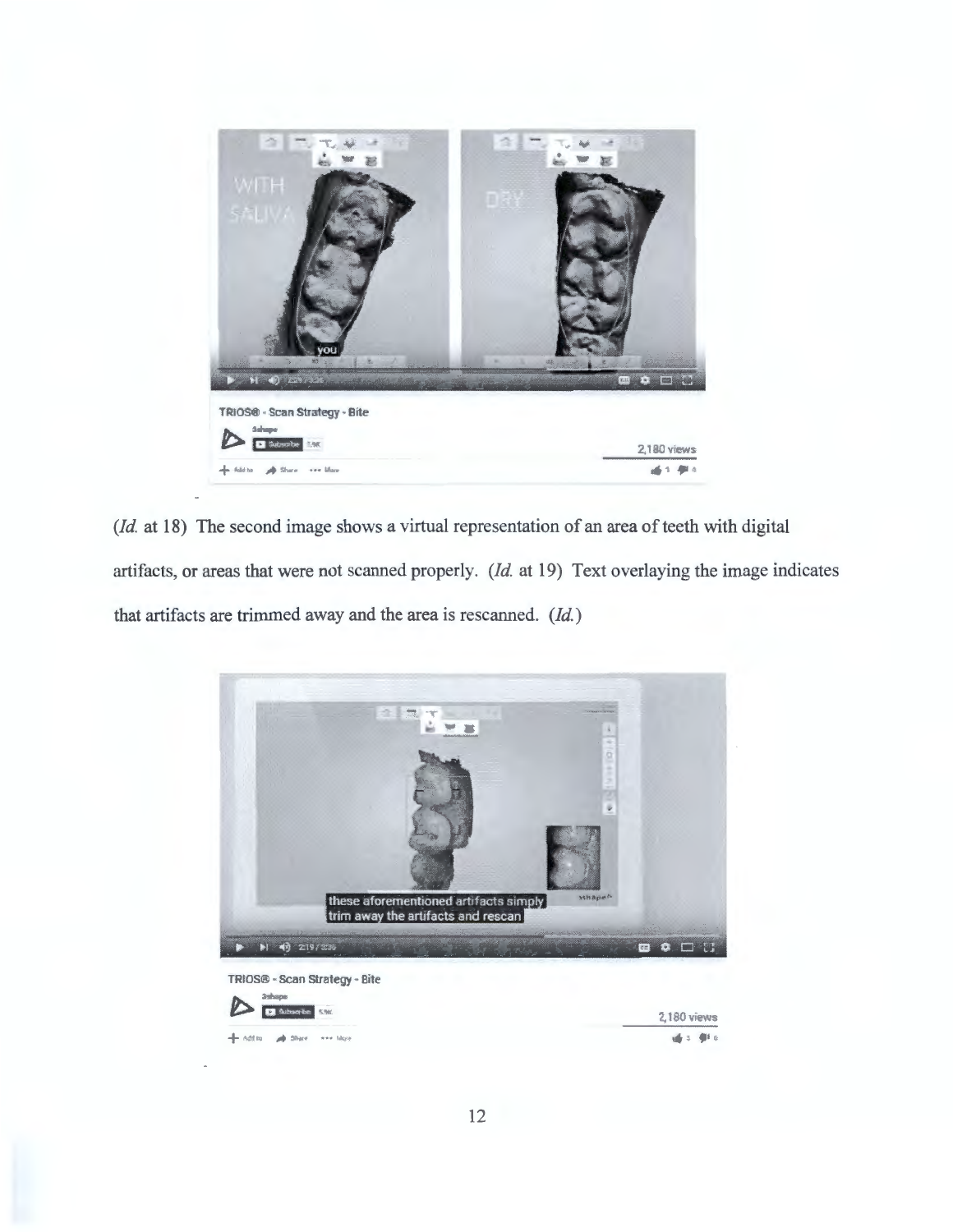The Court finds that the allegations and images described above are sufficient to place 3 Shape on notice of what activity of its is being accused of infringement. *See Nalco Co.,* 883 F.3d at 1350. The first section of claim 28 requires a display, a computer system connected to that display, and a program that causes the system to display a 3D model. (' 192 patent, col. 32:40-48) The computer, display, and 3D model are depicted in the second image above. Further limitations require a 3D scan of a structure that is displayed but fails to properly represent a part of the scanned structure. *(Id.,* col. 32:49-51) This is evident from the saliva obscuring the teeth in the first image and the artifacts in the second image. Still further limitations require user input to identify the improperly represented portion of the first model and that the improperly represented part of the first 3D scan is then replaced by a corresponding portion of a second scanned structure model. *(Id.,* col. 32:52-62) This is evident from the second image and its instruction that the artifacts from a scan can be fixed by being "trim[ med] away" and then rescanning the structure at issue (here, teeth).

In the Court's view, Plaintiff's allegations are sufficient to give Defendants fair notice of how it is their accused products are alleged to infringe the asserted patents. *See Disc Disease Sols. Inc. v. VGH Sols. , Inc.,* 888 F.3d 1256, 1260 (Fed. Cir. 2018) (finding allegations that accused products "meet 'each and every element of at least one claim of'" asserted patents, along with identifying accused products by name and attaching photos of product packaging and patents, sufficient to provide defendant with "fair notice of infringement of the asserted patents" where "case involve<sup>[d]</sup> a simple technology" and "[t]he asserted patents . . . consist of only four independent claims"). To require anything more at this stage of the case would require the equivalent of infringement contentions, which is more than the law demands. *See, e.g.,*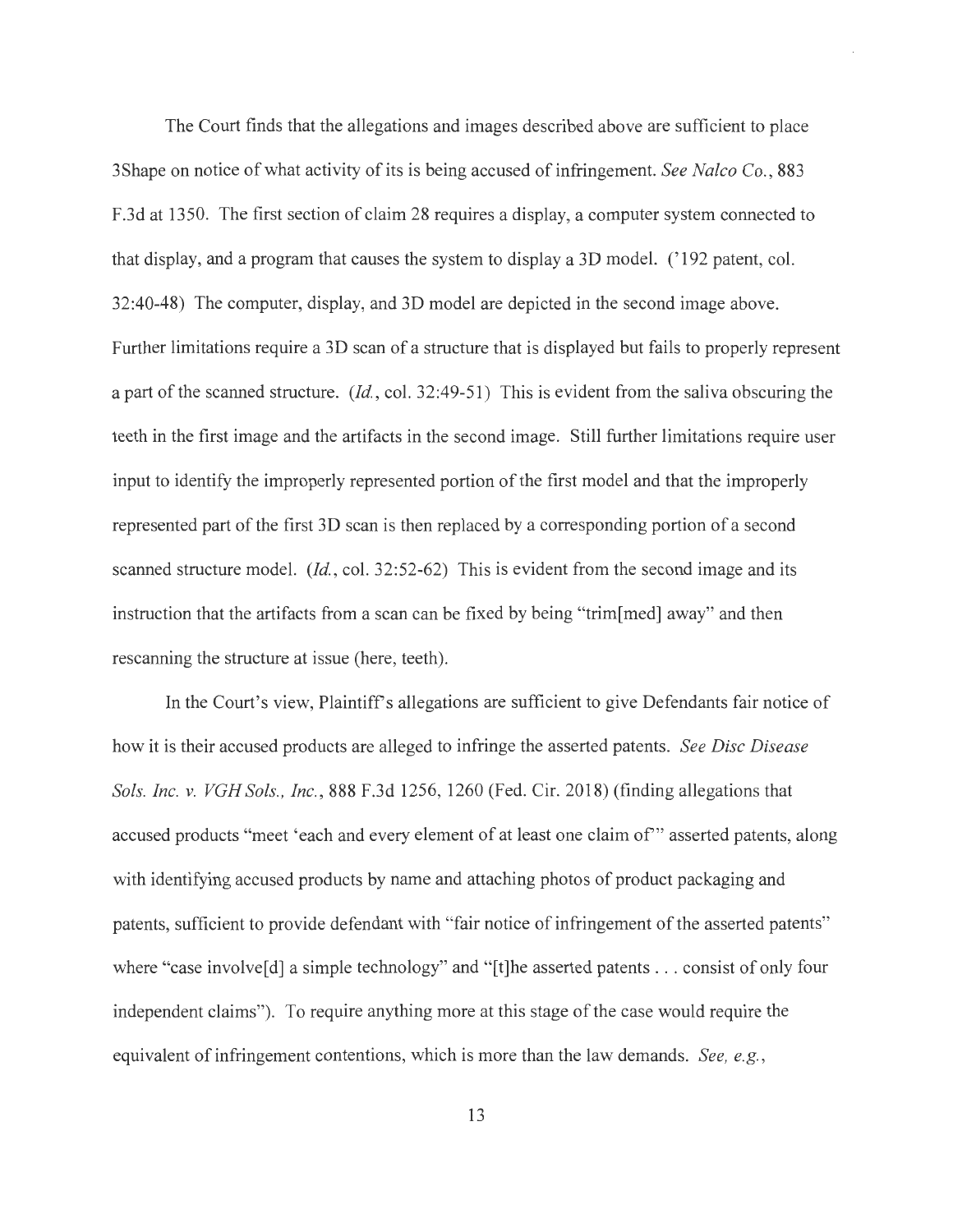Transcript of Oral Argument Hearing dated Dec. 5, 2017, *Hanesbrands, Inc. v. Jacques Moret, Inc.,* Civil Action No. 17-595-LPS at 30-31 (hereinafter the *"Hanesbrands* Transcript") ("Essentially in my view, defendant asks for something analogous or akin to infringement contentions to be contained in the complaint. . . . And I'm not persuaded that the Supreme Court or the Federal Circuit or any other authority requires that that be done . . ."); *N. Star Innovations, Inc. v. Micron Tech. , Inc.,* Civil Action No. 17-506-LPS-CJB, 2017 WL 5501489, at \*3 (D. Del. Nov. 15, 2017) (explaining that sufficiently pleading direct infringement does not mean that "patentee will necessarily have to provide, along with its complaint, the equivalent of the detailed infringement charts that are called for by typical initial patent disclosures in this District").<sup>3</sup>

# **2. Direct Infringement of the Asserted Method Claims**

3Shape further argues that Align's allegations regarding direct infringement of certain method claims are insufficiently pleaded. In order to be liable for direct infringement of a method claim, the alleged infringer "'must perform all the steps of the claimed method, either personally or through another acting under his direction or control. "' *Courtesy Prods. ,* L.L. C. *v. Hamilton Beach Brands, Inc. ,* 73 F. Supp. 3d 435, 439 (D. Del. 2014) (quoting *Akamai Techs.,* 

<sup>&</sup>lt;sup>3</sup> 3Shape also asserted for the first time in its reply brief in C.A. 17-1646-LPS-CJB that Count One (alleging infringement of the '757 patent) and Count Three (alleging infringement of the '065 patent) contain images that pre-date the priority date of the patents. (D.I. 29 at 2)

Align disputes that the cited material pre-dates the priority date of the patent, and that even if the product featured in the video does pre-date the patent, it is not necessarily an invalidating piece of prior art. (Tr. at 65-66)

The Court agrees that this argument presents a factual dispute not appropriate for resolution at the Rule 12(b)(6) stage. The Court is not in a position to assess the '757 patent's (or any other patent's) priority date, nor will it make a determination as to whether a piece of purported prior art is invalidating at this early stage of the case.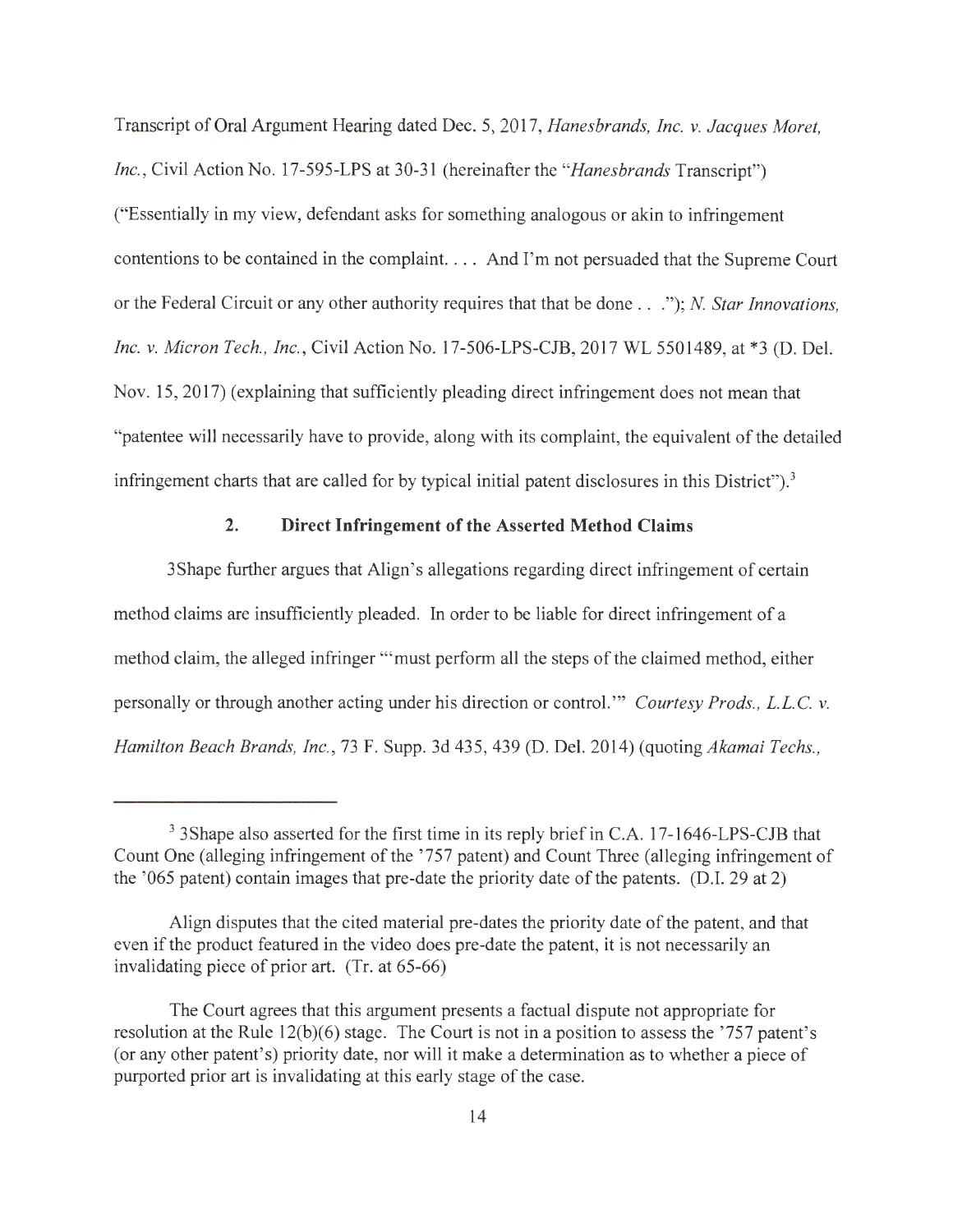*Inc. v. Limelight Networks, Inc.,* 692 F.3d 1301, 1307 (Fed. Cir. 2012)). The plaintiff must also specify "which entity is responsible for any particular infringing activity." *N Star Innovations, Inc. v. Toshiba Corp.,* Civil Action No. 16-115-LPS-CJB, 2016 WL 7107230, at \*2 (D. Del. Dec. 6, 2016); *see also M2M Sols. LLC v. Telic Commc 'ns PLC,* Civil Action No. 14-1103-RGA, 2015 WL 4640400, at \*3 (D. Del. Aug. 5, 2015).

Align has adequately pleaded direct infringement of the method claims identified above. As Align confirmed during argument, and as its Complaint indicates, Align is alleging that both of the Defendants did everything. (Tr. at 51) The allegations must at this stage, be taken as true. Time will tell if plaintiff can prove them.

#### **3. Indirect Infringement**

Indirect infringement consists of two different theories: induced infringement and contributory infringement. *See Courtesy Prods.,* L.L.C. , 73 F. Supp. 3d at 440 (citing 35 U.S.C. § 271(b) & (c)). Under§ 271(b), "whoever actively induces infringement of a patent shall be liable as an infringer." To prove induced infringement, the patentee "'must show direct infringement, and that the alleged infringer knowingly induced infringement and possessed specific intent to encourage another's infringement. "' *Princeton Dig. Image Corp. v. Ubisoft Entm 't SA,* Civil Action No. 13-335-LPS-CJB, 2016 WL 6594076, at \*3 (D. Del. Nov. 4, 2016) (quoting *Toshiba Corp. v. Imation Corp.,* 681 F.3d 1358, 1363 (Fed. Cir. 2012)) Contributory infringement under  $\S 271(c)$  requires a patentee to demonstrate that the alleged infringer "has sold, offered to sell or imported into the United States 'a component of a patented machine, manufacture, combination or composition, or a material or apparatus for use in practicing a patented process ... knowing the same to be especially made or especially adapted for use in an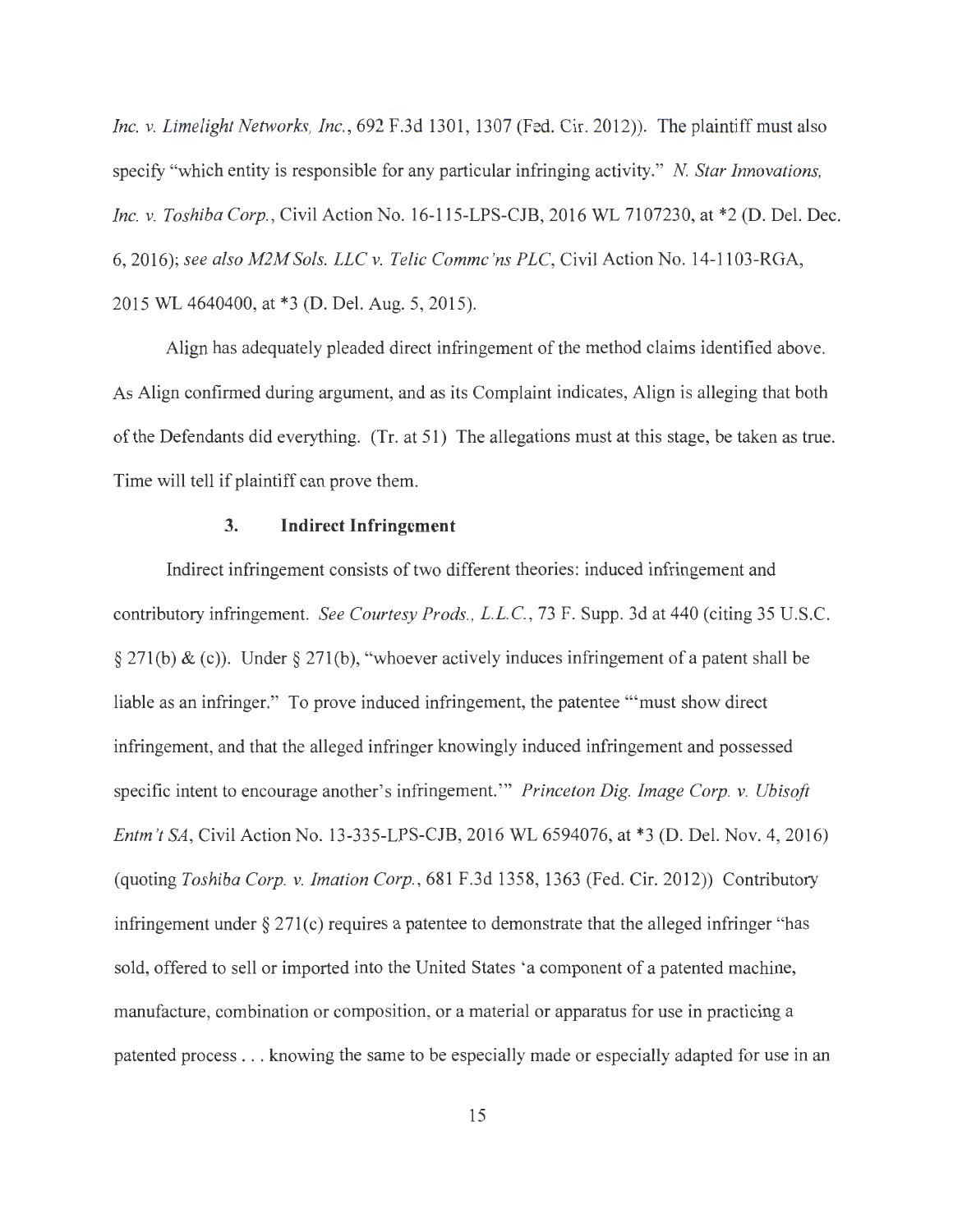infringement of such patent, and not a staple article or commodity of commerce suitable for substantial noninfringing use."' *Id.* 

To state a plausible claim for induced or contributory infringement, the plaintiff "must, *inter alia,* sufficiently allege some underlying act of direct infringement." *Varian Med. Sys., Inc. v. Elekta AB,* Civil Action No. 15-871-LPS, 2016 WL 3748772, at \*3 (D. Del. July 12, 2016) (citing *Limelight Networks, Inc. v. Akamai Techs., Inc.,* 134 S. Ct. 2111 , 2117 & n.3 (2014)). Additionally, for both types of indirect infringement, plaintiff must "allege facts allowing the reasonable inference that the defendant had knowledge of the patent-in-suit in the key time period, and that its products infringed that patent." *Princeton Dig. Image Corp.,* 2016 WL 6594076, at \*4.

As already explained, Align has adequately alleged underlying acts of direct infringement. The Court now concludes Align has also adequately alleged Defendant's knowledge and intent.

The allegations Align asserts give rise to a plausible showing of 3Shape's pre-suit knowledge of the patents-in-suit, and can be fairly summarized as follows: (1) through knowledge of Align's intraoral scanners, which are covered by the patents-in-suit; (2) through its prior business dealings with Align and another intraoral scanner company (Cadent) acquired by Align in 2011; (3) through 3Shape's own patent prosecution activities, "wherein Align's patents at issue and/or family members were cited as prior art," including the '916, '364, '330, '757 patents; (4) through 3Shape's U.S. Food and Drug Section 51 0(k) premarket notification of intent to market the accused products; (5) through direct competition between 3Shape and Align, where 3Shape had the intent to directly compete with Align using the accused products; (6) through the small number of competitors in the market for intraoral scanners; and (7) because the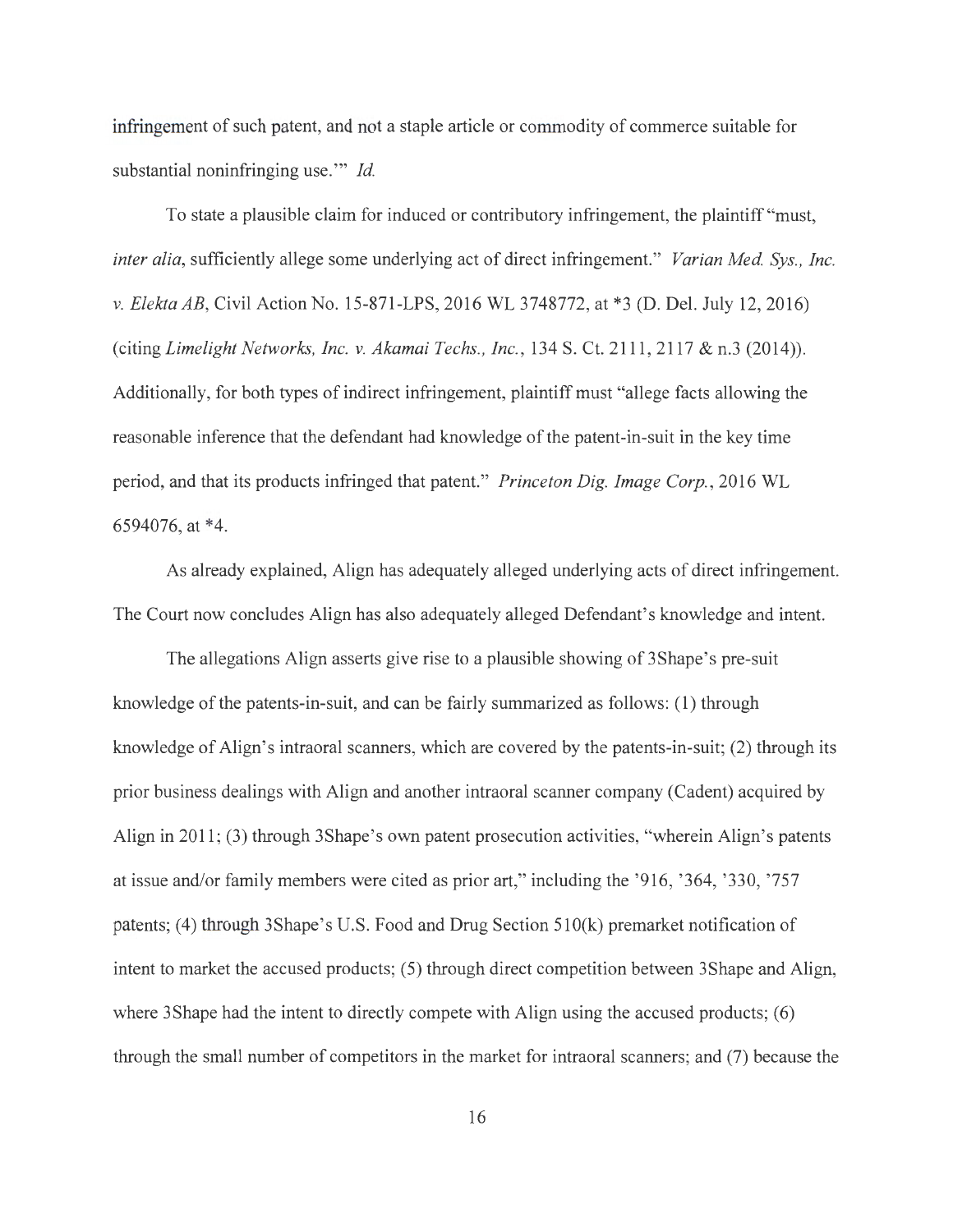accused products are "knockoff products." (D.I. 1 at  $\P$  29-30; D.I. 25 at 9-10 (citing D.I. 1 at  $\P$ 29-30, 35, 42))

3 Shape points to authority supporting the proposition that none of these facts, standing alone, makes a finding of pre-suit knowledge plausible. *(See* D.I. 22 at 8-9 (citing cases); D.I. 26 at 6-7 (citing cases)) When viewed as a whole, however, Align's allegations here are sufficient. *See, e.g. , Elm 3DS Innovations, LLC v. Samsung Elecs. Co.,* 2015 WL 5725768, at \*2-3 (D. Del. Sept. 29, 2015) (finding that allegations about patent's ubiquity in semi-conductor industry, combined with allegations that defendants received presentation regarding parent of patent in-suit at issue and had cited to four patents that shared specifications with that patent, made pre-suit knowledge allegation plausible).

#### **4. Willful Infringement**

In *Halo Elecs., Inc. v. Pulse Elecs., Inc.,* 136 S. Ct. 1923, 1926 (2016), the Supreme Court abrogated the Federal Circuit's "objective recklessness" standard for willful infringement, adding that "[a] patent infringer's subjective willfulness, whether intentional or knowing, may warrant enhanced damages." The Court also explained that enhanced damages under 35 U.S.C. § 284 "should generally be reserved for egregious cases typified by willful misconduct." *Id.* at 1934.

3Shape argues that Align's willful infringement allegations are insufficient because: (1) Align fails to allege pre-suit knowledge of the patents-in-suit; and (2) Align has failed to include facts supporting its allegation that 3 Shape acted "" in an egregious and wanton manner." (D.I. 22) at 12-13 (citing D.I. 1 at  $\P$  42)) The Court has already concluded that Align's allegations of presuit knowledge are sufficient.

3Shape's remaining arguments, with respect to courts, including ones in this District,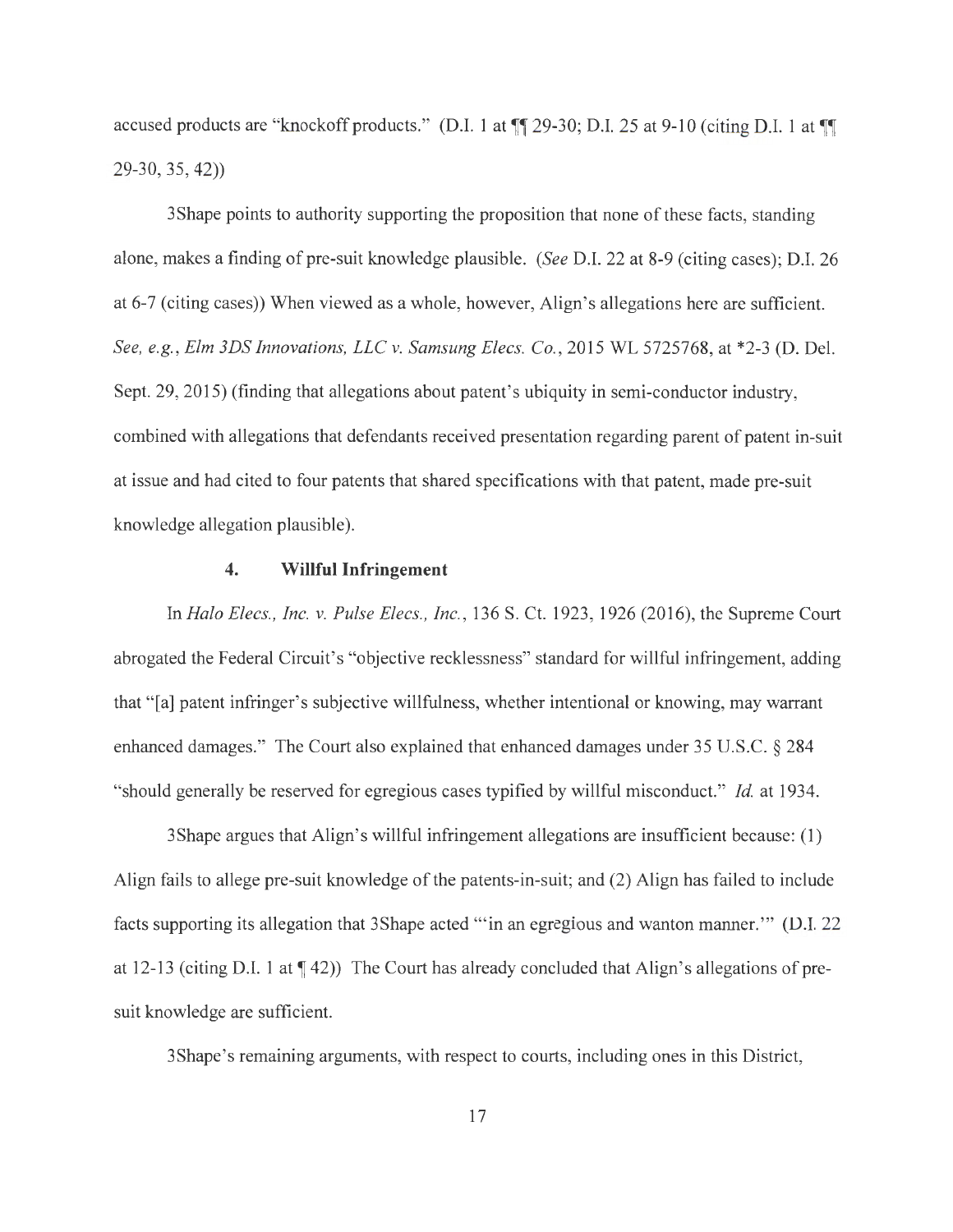have conflicting views as to the necessity of pleading egregious conduct in order to state a plausible claim of willful infringement. *Compare Valinge Innovation AB v. Halstead New England Corp.*, 2018 WL 2411218, at \*6 (D. Del. May 29, 2018) (finding that "" egregiousness" should not be a part of the calculus for determining whether a patentee has set out a plausible claim of willful infringement"); *Bio-Rad Labs. Inc. v. Thermo Fisher Sci. Inc. ,* 267 F. Supp. 3d 499, 501 (D. Del. 2017) ("At the pleading stage, it is not necessary to show that the case is egregious.") with Varian Med. Sys., Inc., 2016 WL 3748772, at \*8 ("[T]he [c]omplaint does not sufficiently articulate how the [defendants'] making, using, or offering for sale of the [ accused product] actually amounted to an egregious case of infringement of the patent.").

This Court sides with those decisions that do not require allegations of egregiousness at the pleading stage. The issues of "willful infringement" and whether to enhance damages are two separate inquiries – the former being a question of fact (often for a jury), the latter a question of law for the Court. *See WBIP, LLC v. Kohler Co. ,* 829 F.3d 1317, 1341 & n.13 (Fed. Cir. 2016) ("[T]he factual components of the willfulness question should be resolved by the jury."); *see also Valinge Innovation AB,* 2018 WL 2411218, at \*6-9. For willful infringement, then, a plaintiff need (only) plausibly allege that "the accused infringer: (1) knew of the patent-in-suit; (2) after acquiring that knowledge, it infringed the patent; and (3) in doing so, it knew, or should have known, that its conduct amounted to infringement of the patent." *Valinge Innovation AB,*  2018 WL 2411218, at \* 13. Align has adequately alleged each of these elements. The Court need not determine whether it has also adequately alleged egregious conduct (proof of which will be necessary to obtain enhanced damages).

Align has plausibly alleged a claim for willful infringement of the asserted patents here.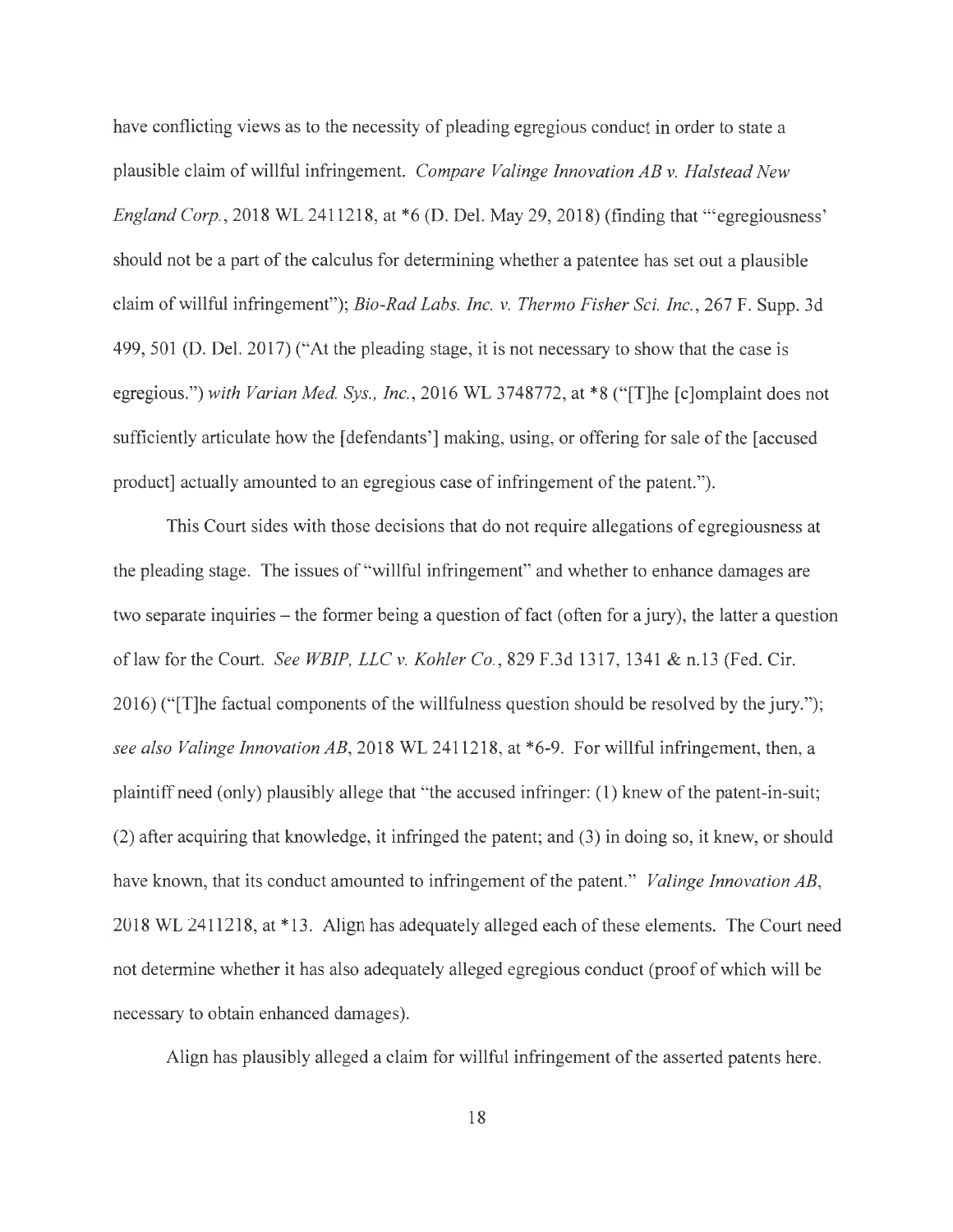First, for the reasons discussed above, the Court found that Align sufficiently alleged pre-suit knowledge of the asserted patents. Additionally, it is alleged that 3Shape continued to sell "knockoff products" that infringed the asserted patents. (D.I. 25 at 13 (citing D.I. 1 at  $\P$  42)) At this stage of the case, no further allegations are required.

## **B. Patentable Subject Matter Under Section 101**

#### **1. The '873 Patent**

The '873 patent is entitled "Automatic Selection and Locking of Intraoral Images" and relates to a "method of locking intraoral images and generating a model based on both the locked images and the updated scans." (D.I. 1 at  $\P$  78) Claim 1 of the '873 patent recites:

**1.** A method, comprising:

receiving an intraoral image of a first intraoral site;

determining an identity of the first intraoral site;

algorithmically performing the following by a processing device:

locking the intraoral image; and

selecting, based at least in part on the identity of the first intraoral site, a portion of the intraoral image depicting a portion of the first intraoral site; and

generating a model comprising the first intraoral site based at least in part on the locked intraoral image, wherein the portion of the locked intraoral image is used for a first region of the model, and wherein data from one or more additional intraoral images that also depict the portion of the first intraoral site is not used for the first region of the model.

### **a. Step One**

At step one of the *Alice/Mayo* test, the question is whether the asserted claims are directed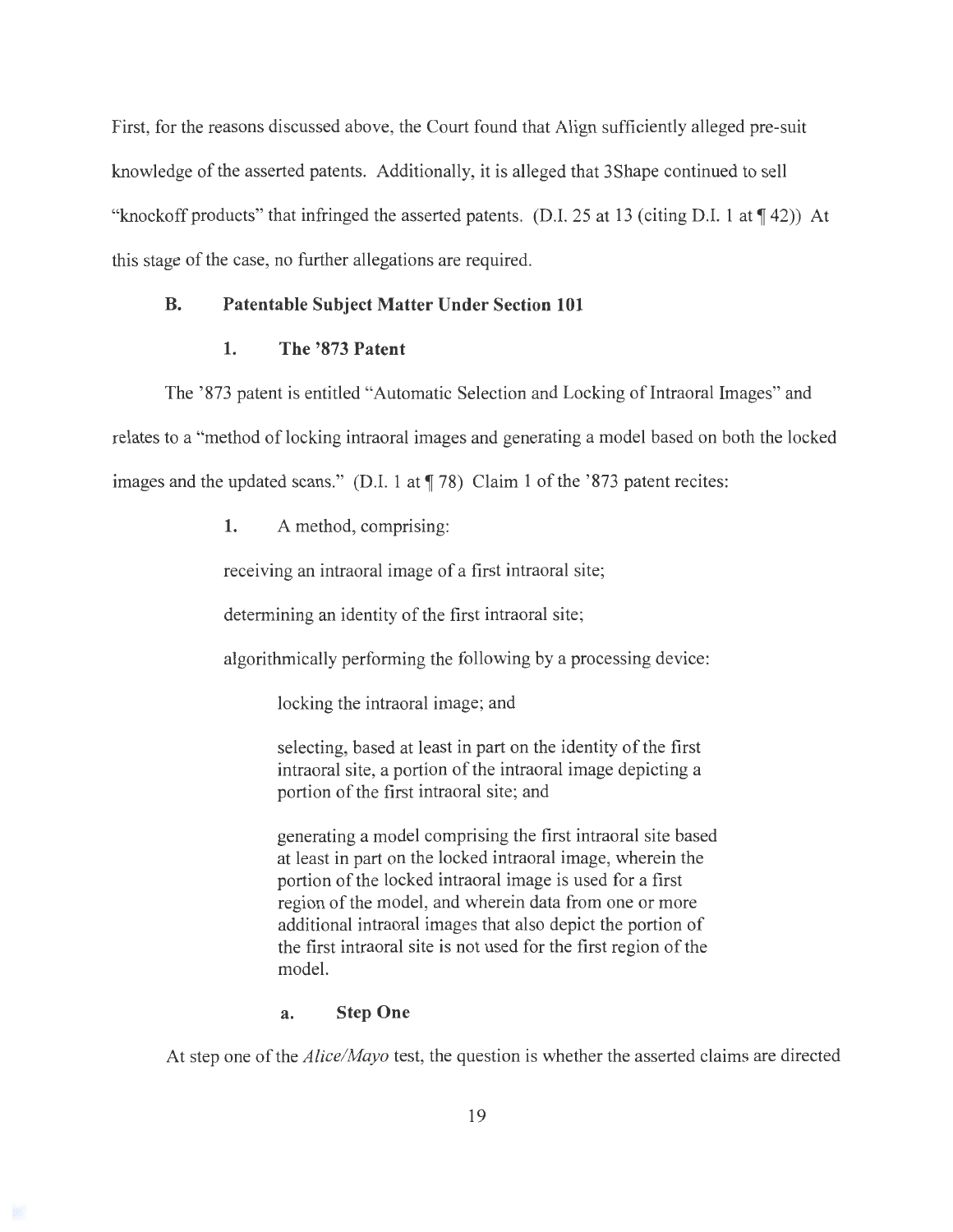to a patent-ineligible concept. "[A]ll inventions at some level embody, use, reflect, rest upon, or apply laws of nature, natural phenomena, or abstract ideas." Mayo, 132 S. Ct. at 1293. Thus, "an invention is not rendered ineligible for patent simply because it involves" a patent-ineligible concept. *Alice,* 134 S. Ct. at 2354. "Indeed, to preclude the patenting of an invention simply because it touches on something natural would 'eviscerate patent law."' *Rapid Litig. Mgmt. Ltd. v. CellzDirect, Inc. ,* 827 F.3d 1042, 1050 (Fed Cir. 2016) (quoting *Mayo,* 132 S. Ct. at 1293). "At step one, therefore, it is not enough to merely identify a patent-ineligible concept underlying the claim; we must determine whether that patent-ineligible concept is what the claim is ' directed to."' *Id.* 

3 Shape argues that the claims of the '873 patent are directed to the abstract idea of "collecting, analyzing, and using data, without any improvement to a computer itself or another technical area." (D.I. 22 at 15; *see also* D.I. 29 at 11) Align responds that claim 1 of the '873 patent is instead "directed to an improved method for generating a model of an intraoral site."4 The Court agrees with Align.

Claim 1 of the '873 patent purports to solve a problem with prior approaches to the generation of a model of an intraoral site, specifically by providing for the locking of a first image of an intraoral site so that subsequent scans do not interfere with that first image. (D.I. 25 at 18-19) As described in the specifications, a dental implant, such as a crown, is placed on a tooth that has been ground down to a stump. The border between that tooth's "unground" portion and the "ground" portion is called a "finish line." ('873 patent, col. 5:17-24) A good fit

<sup>4</sup>Prior to the hearing, the parties disputed whether claim 1 was representative. ( *Compare*  D.I. 25 at 15-16 *with* D.I. 29 at 11 n.2) At the hearing 3Shape agreed to limit its§ 101 challenge (for now) to claim 1. *(See* Tr. at 73)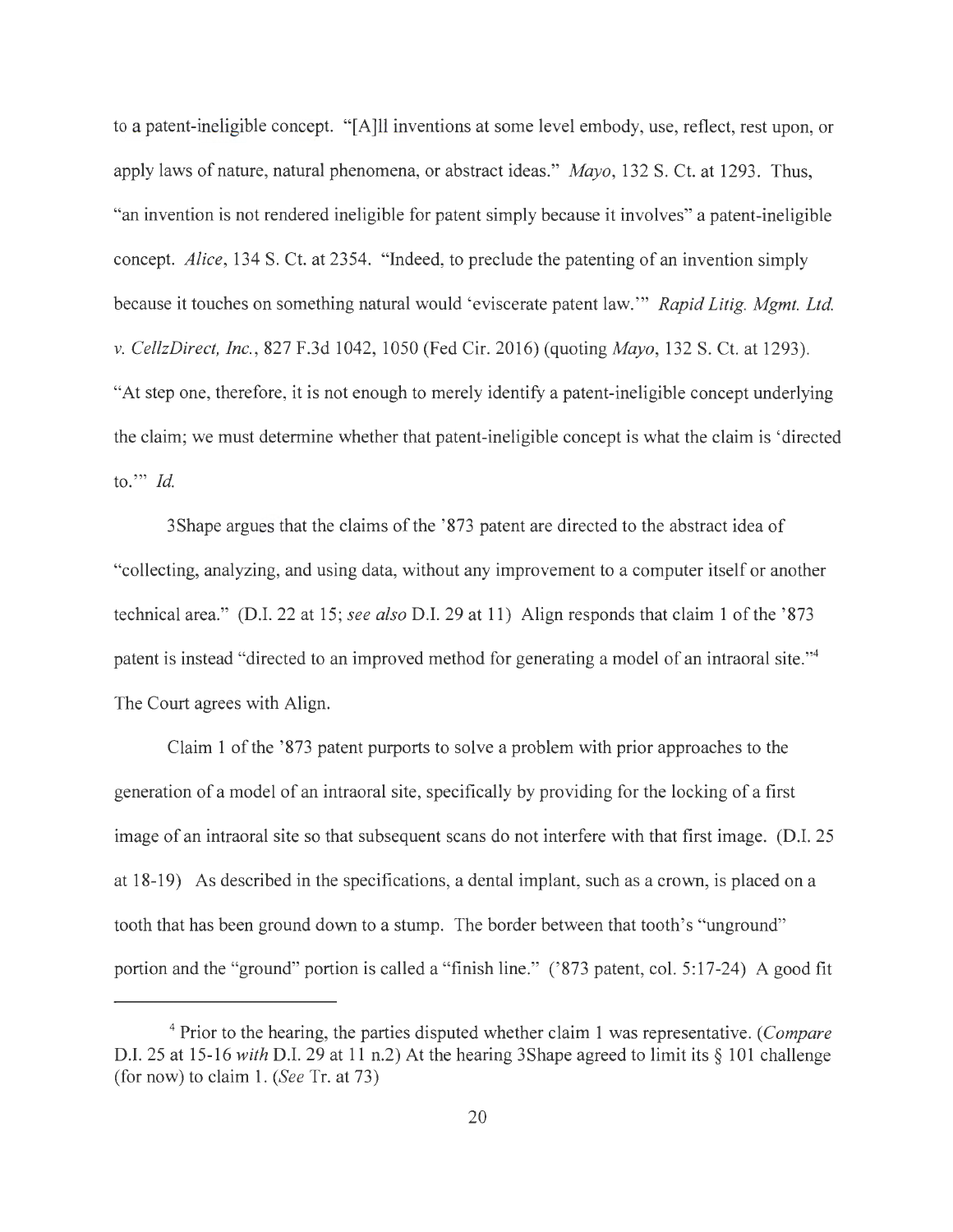between the implant and the stump, along the finish line, is important to prevent infections and tooth decay. *(Id., col. 1:17-28)* In order to ensure a good fit for the implant, a practitioner will create a model of the stump and surrounding intraoral area. To ensure a good scan of the finish line, the practitioner will wipe away blood and saliva from the stump and, "[i]n some instances, . . . insert a cord around the [stump] between the [stump] and the patient's gum." *(Id. ,* col. 5:40- 45) This cord holds the gum down so that the entire finish line is exposed for the first scan, however the gum "revert[s] back to its natural position, and in many cases collapse[s] back over the finish line, after a brief period." *(Id. ,* col. 5:45-49)

A problem with prior art approaches is that additional scans taken after the first set of intraoral scans could degrade the quality of the finish line in the model. *(Id.,* col. 2:30-39) These additional scans were taken to ensure that the implant would fit inside the patient's mouth. *(Id. ,*  col. 5:64-66) However, the scans could also capture parts of the stump area captured by the first intraoral scans. When this happened, prior approaches would average the data received depicting the stump area with the first images of the stump area, which would "degrade the quality of the first tooth in the 3D model." *(Id. ,* col. 2:34-39) The degradation in quality could cause the finish line, as depicted in the 3D model, to lack definition and make it impossible "to properly determine the finish line, and thus the margin of a restoration [i.e., the fit between the stump and the implant] may not be properly designed." *(Id. ,* col. 1:22-28) Claim 1 of the '873 patent purportedly improved on these approaches "by automatically locking the images of the clean stump such that subsequent scans that may capture the unclean stump are ignored during the creation of the model." (D.I. 25 at 19) (citing '873 patent, cols. 5:66-6:3)

3Shape contends that Align's asserted improvement over prior approaches is not captured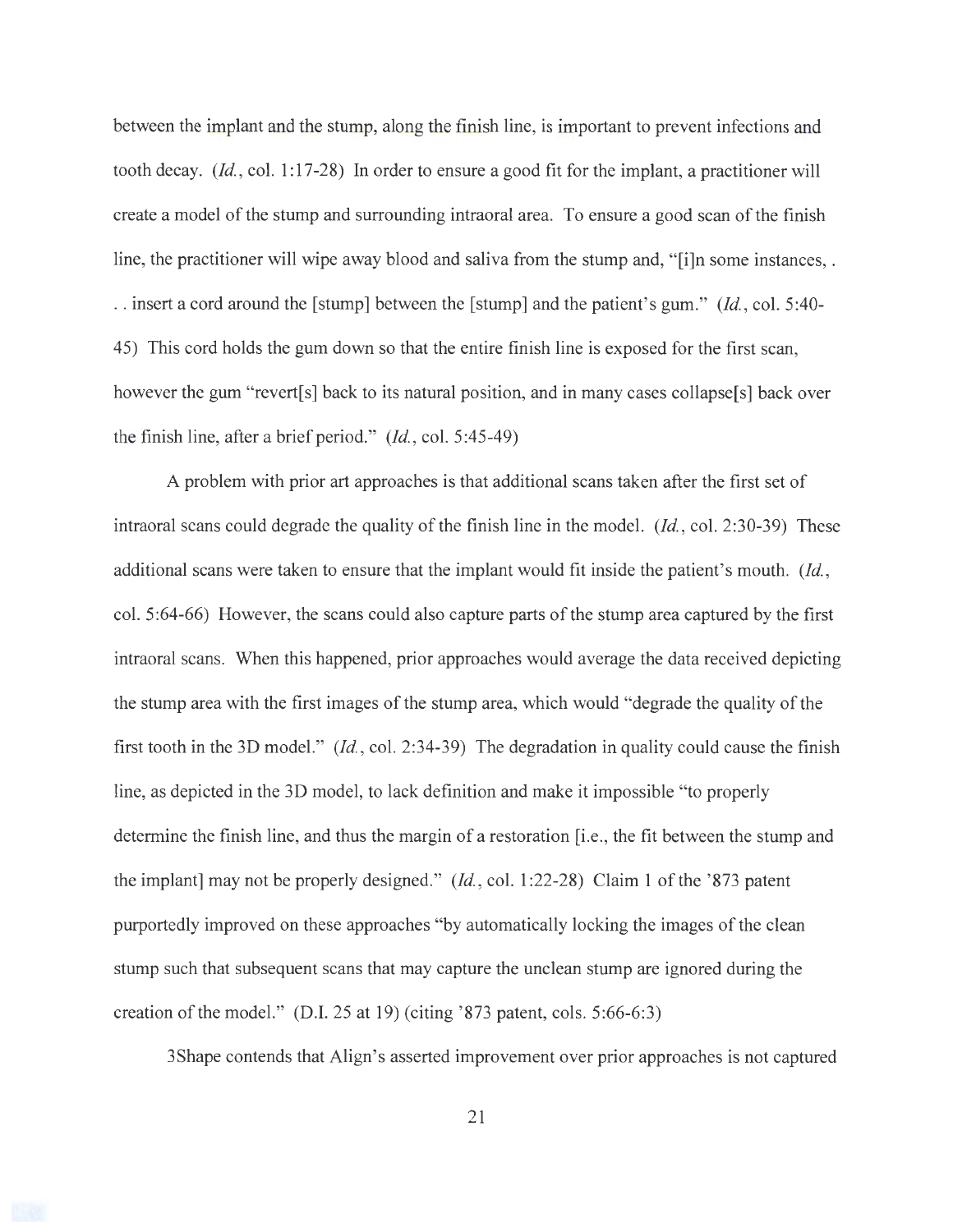in the claim language. (D.I. 29 at 12) Specifically, 3Shape argues that "[t]he claims fail to mention, much less require, an 'improved method for generating a model of an intraoral site,' and do not provide any explanation as to *how* such improvement might be accomplished." *(Id.* at 12-13; *See also generally Content Extraction & Transmission LLC v. Wells Fargo Bank, Nat '! Ass'n,* 776 F.3d 1343, 1346 (Fed. Cir. 2014) ("We focus here on whether the claims of the asserted patents fall within the excluded category of abstract ideas."). The Court concludes that the asserted improvement is captured in the claim.

The asserted improvement is achieved by locking the first intraoral scan of a stump to prevent future scans that capture part of that same area from being combined with that first image and degrading its quality (making it harder to establish a clear finish line). (D.I. 25 at 19-20; ' 873 patent, cols. 1:24-28, 2:13-39) That asserted improvement is directly captured in claim 1: "A method, comprising .. . receiving an intraoral image of a first intraoral site; ... locking the intraoral image; . .. and generating a model comprising the first intraoral site based at least in part on the locked intraoral image, wherein the portion of the locked intraoral image is used for a first region of the model, and wherein data from one or more additional intraoral images that also depict the portion of the first intraoral site is not used for the first region of the model." ('873 patent, cl. 1) Here, then, the claim is directed to that concept and not the abstract idea put forward by 3Shape.

Accordingly, 3Shape's motion will be denied with respect to § 101 and the '873 patent.<sup>5</sup>

### **2. The '065 Patent**

The '065 patent, entitled "Method for Defining a Finish Line of a Dental Prosthesis",

<sup>&</sup>lt;sup>5</sup> It is not necessary to address step 2.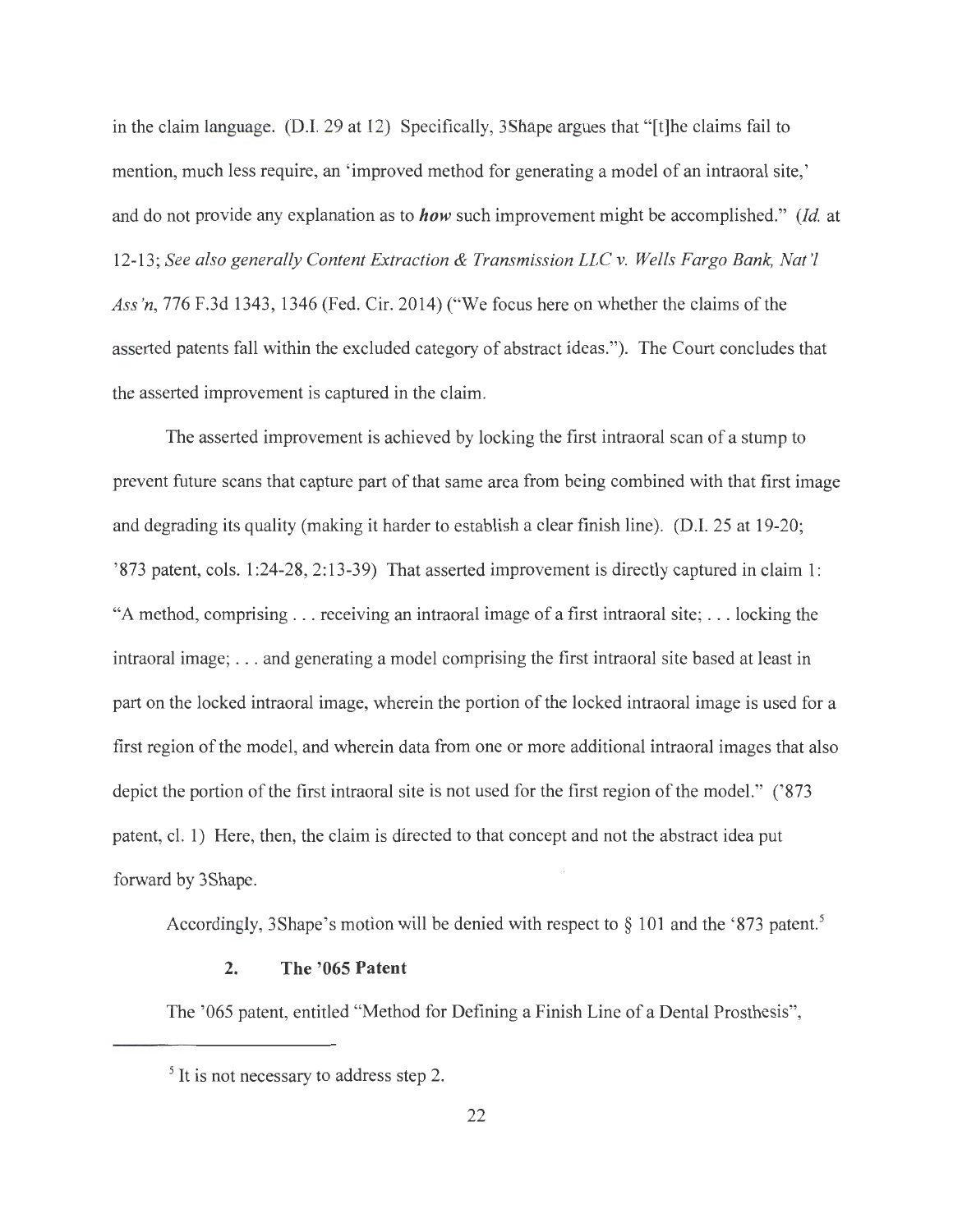provides "a method that enables a dental practitioner to define a finish line of a dental prosthesis of at least one tooth to be fitted over a tooth preparation." (D.I. 1 at  $\P$  63) Claim 1 of the '065 patent recites:

> **1.** A computer-based prosthodontic method for enabling a dental practitioner to define a finish line of a dental prosthesis of at least one tooth to be fitted over a tooth preparation, comprising:

> (One) providing a three-dimensional (3D) digital data relating to the patient's dentition, said 3D data includes data representative of the surface topology of said preparation and its surroundings;

(Two) generating first finish line data representative of at least a portion of said finish line and superimposing an image of said finish line on an image of said dentition;

(Three)[]obtaining second finish line data determined on the basis of input received from a dental practitioner; and

(Four) using said second finish line data to update said first finish line data and superimposing the updated data on the dentition image.

('065 patent, cl. 1)

# **a. Step One**

3Shape argues that claim 1 of the '065 patent is directed to the "abstract concept of modifying a finish line of a dental prosthesis - - a concept well-known in the prior art." (D.I. 22 at 19) Specifically, 3Shape asserts that "claim 1 is directed ... to nothing more than performing steps of this well-known process using basic computer functions." *(Id.)* Align counters that claim 1 "provides a novel way of obtaining a good finish line for placing a dental implant." (D.I. 25 at 22) The Court agrees with 3Shape.

As described in the specification, prior to the instant patent, a dentist would create a cast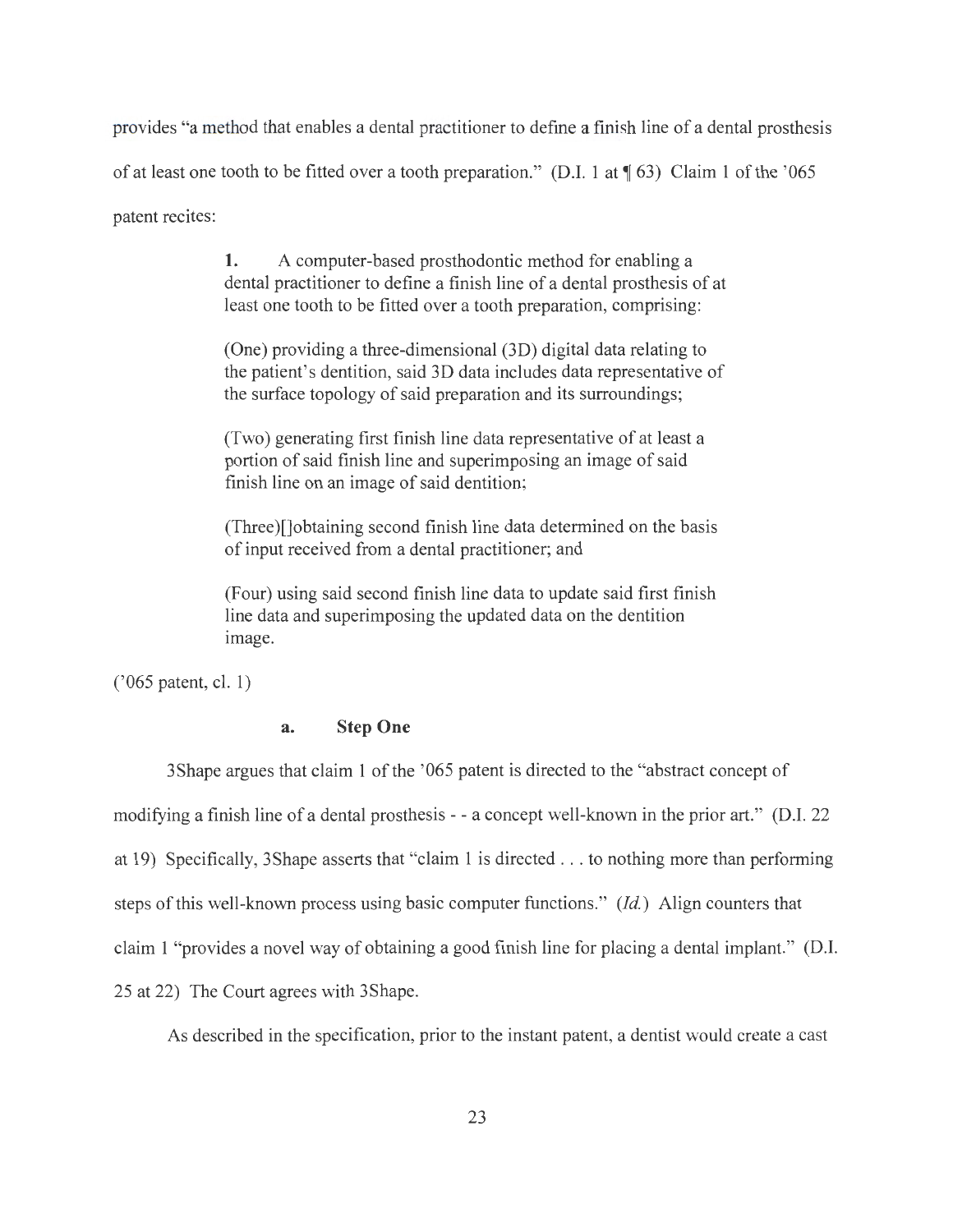of an "abutment tooth" (referred to in the '873 patent discussion as the stump) in order make an artificial crown for that tooth. ('065 patent, col. 1:15-25) The process entailed the dentist first cutting the tooth ( down to a stump) and preparing two impressions and a wax bite of the patient's jaws. *(Id.,* col. 1 :47-50) A technician would use those impressions and wax bite, along with instructions from the dentist, to create a cast. *(Id. ,* col. 1 :50-52) The cast version of the stump would be removed from the plaster cast to expose the finish line. *(Id.,* col. 1 :52-55) The finish line was marked by the technician in ink, alternatively, a virtual 3D image of the cast was made and the technician marked the finish line on the 3-D version. *(Id. ,* col. 1:55-63) At times, however, the finish line was "not clear and the transition between the cut area to the biological area [was] not well defined." *(Id. ,* col. 2:6-8) In those instances, the technician would "either estimate himself where the line [was] or return[] the cast (or virtual 3D model) to the dentist for him to complete the finish line while in other cases the boundary was so blurred "that only the dentist himself [was] able to assess the cut area . . . and . . . define the finish line." *(Id., col. 2:8-*14) There may have been multiple iterations between the dentist and technician in order to identify the finish line. *(Id. ,* col. 4:33-38)

Align argues: "[t]he '065 patent provides an innovation that eliminates the need for the. inefficient further iterations" between the dentist and technician to define the finish line. (D.I. 25 at 22) Instead, "the lab technician generates a 3D model and generates an initial finish line that is then conveyed to the dentist on a computer." *(Id.)* (citing '065 patent, col. 4:1-5) "The dentist then provides any updates to the finish line before the crown is constructed." *(Id.)* (citations omitted) Thus, rather than have multiple iterations with the technician, the dentist can view, "on the spot, an image of the patient's dentition and ... immediately refine the finish line generated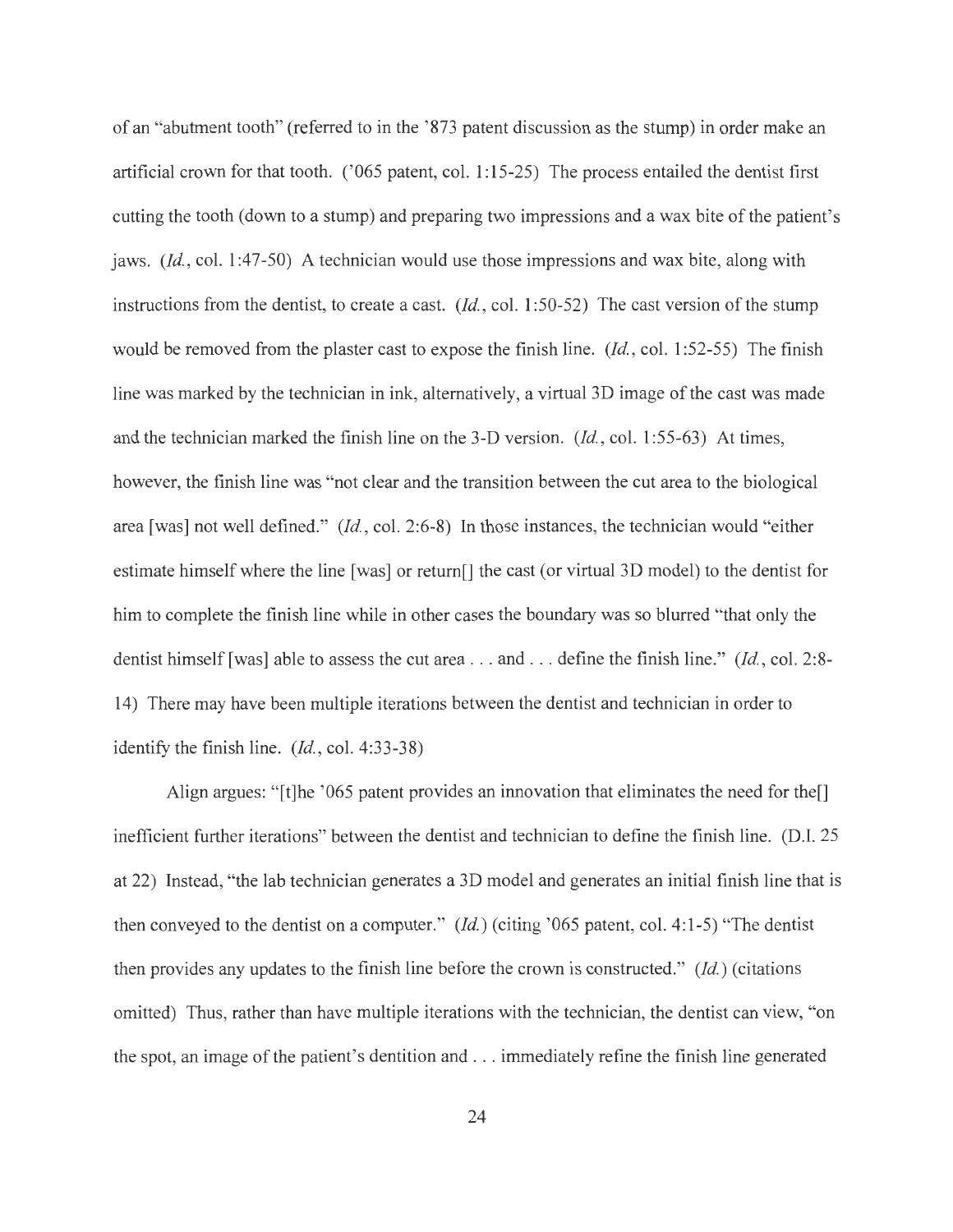by the lab." *(Id.* at 23) *(citing '065 patent, col.* 4:26-28)

Putting aside, for the moment, the claim's references to computers and computer functionality, the claim recites nothing more than the procedure by which dentists and technicians previously marked a finish line prior to manufacturing an artificial crown (i.e., the abstract concept of modifying a finish line of a dental prosthesis). Claims are often found abstract when "all of the steps of the claim could be performed by humans in non-computerized . . . contexts." *Intellectual Ventures I LLC v. Symantec Corp.,* 100 F. Supp. 3d 371,383 (D. Del. 2015), *rev'd-in-part on other grounds,* 838 F.3d 1307; *see also Voter Verified, Inc. v. Election Sys. & Software LLC,* 887 F.3d 1376, 1385 (Fed. Cir. 2018) (finding that "claims as a whole [were] drawn to the concept of voting, verifying the vote, and submitting the vote for tabulation," which humans had performed for hundreds of years); *Content Extraction,* 776 F.3d at 1347 (finding that claims "drawn to the abstract idea of 1) collecting data, 2) recognizing certain data within the collected data set, and 3) storing that recognized data in a memory," which were "well-known" and "humans have always performed these functions").

The '065 patent itself describes the exact scenario embodied by claim 1, but instead of the technician marking the cast (or, as also disclosed in the specification, marking a 3D model) ('065 patent, col. 2:6-10) and returning the cast to the dentist to have her then provide a mark for the finish line, the same is done on a computer. *(See, e.g., id., col. 2:45-50)* ("[T]he present invention provides a computer-based system for enabling a dental practitioner to define a finish line of a dental prosthesis of at least one tooth to be fitted over a tooth preparation.")

Align's argument- that the patent improves over prior approaches by removing the need for multiple iterations of marks between the technician and the dentist  $-$  is merely the result of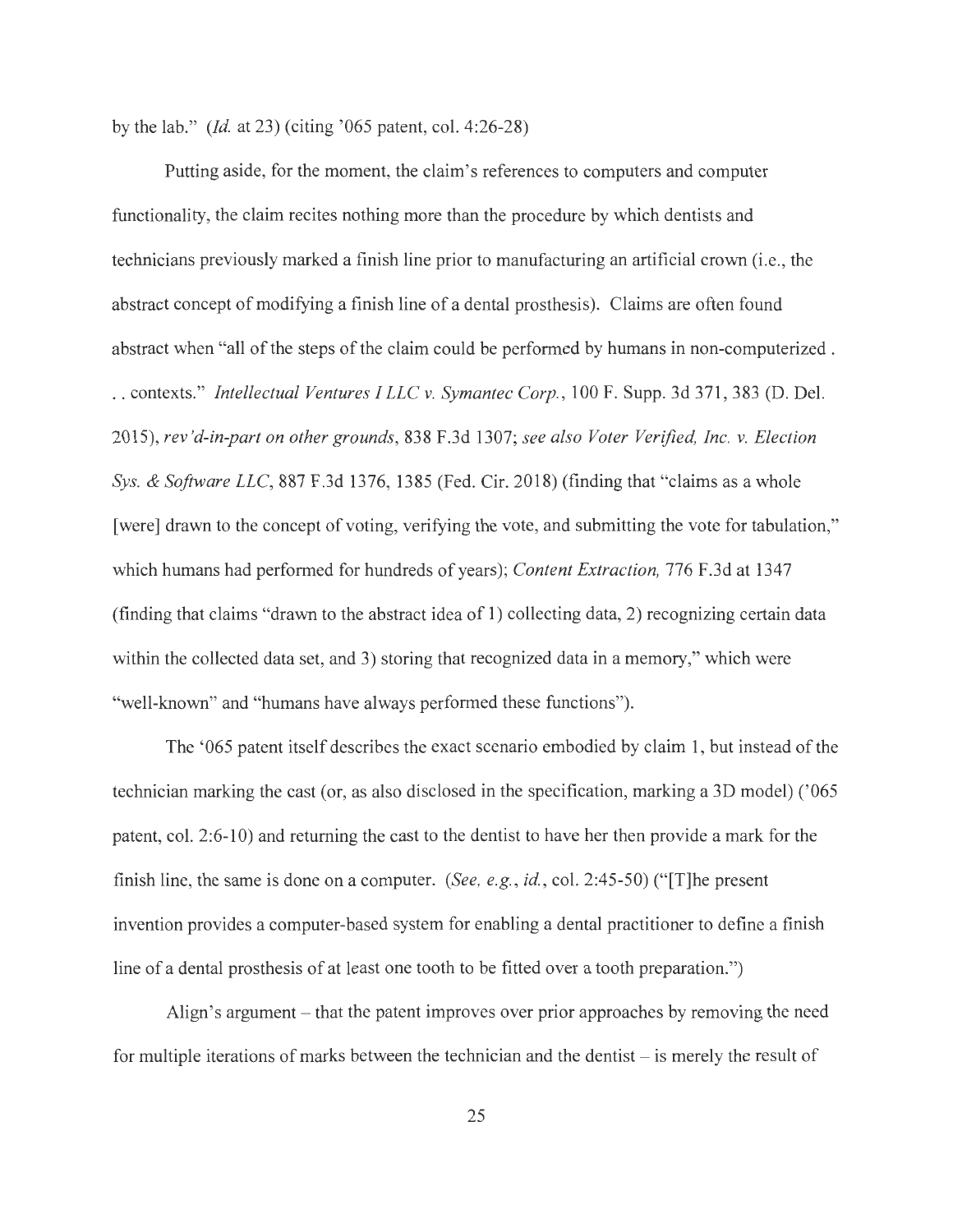the use of computer technology to mark the dentitions rather than marking the dentitions physically. Such routine computer functionality does not render a claim non-abstract at step 1. *See, e.g., Kaavo Inc. v. Amazon.com Inc.,* 2018 WL 3032505, at \*6 (D. Del. June 18, 2018) ( disclosing a "cloud computing environment" was not a "particular improvement in the computers functionality"). This is no "technological improvement" at step one, including for the '873 patent discussed above.<sup>6</sup>

Having found that claim 1 is directed to the abstract idea of modifying a finish line of a dental prosthesis, the Court will move on to step two.

#### **b. Step Two**

As detailed above, at step two the Court evaluates whether the claim captures an inventive concept beyond what was well-understood, routine, and conventional in the relevant field at the time of the invention. 3Shape argues that claim 1 of the '065 patent is nothing more than the abstract idea of modifying a finish line on a dental prosthesis "performed on a computer." (D.I. 22 at 20) To 3Shape, "nothing in the claim[] or in the body of the ' 065 patent teaches or suggests that the claimed method offer[ s] any improvement (in precision or otherwise) in the formation of a finish line over that previously known in the art." *(Id.)* Align responds that "the '065 patent offers substantial improvement in patient and dentist time involvement and resource utilization, as the invention enables the dentist to view and refine the model on the spot, rather than undertaking iterations with the lab technician." (D.I. 25 at 24)

<sup>6</sup> Align also asserts that claim 1 of the '065 patent "specifies that the finish line must be generated in a unique and particular way" and restrains the type of data that can be used for updating the finish line in an improved manner." (D.I. 25 at 23) (internal quotation marks omitted) This argument is not substantively briefed.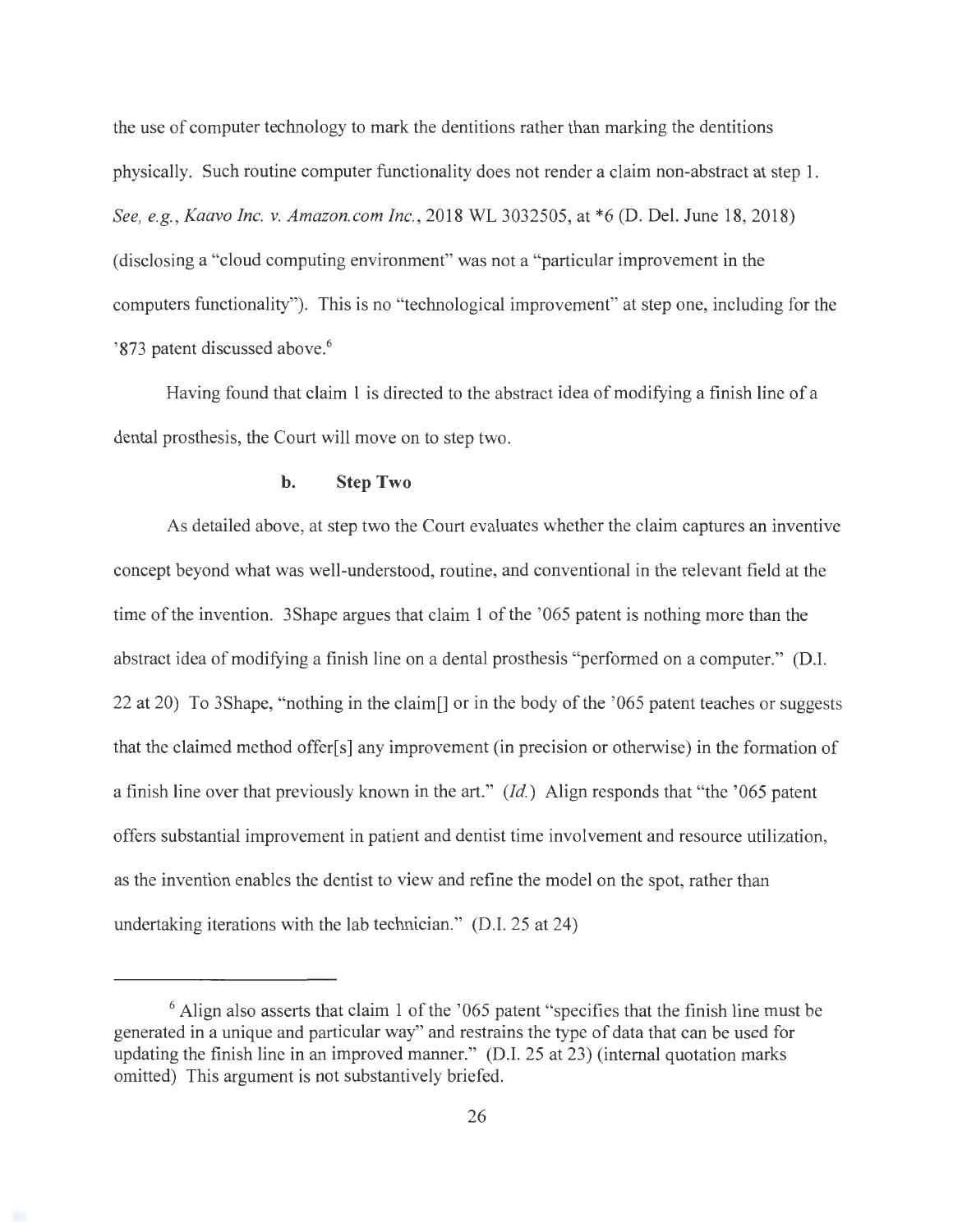All of the purported improvements by Align are the result of using a generic computer - but performing an abstract concept on a generic computer is not an inventive concept. In *Intellectual Ventures I LLC v. Capital One Bank (USA),* 792 F.3d 1363, 1370 (Fed. Cir. 2015), the Federal Circuit explained that "precedent is clear that merely adding computer functionality to increase the speed or efficiency of [a] process does not confer patent eligibility on an otherwise abstract idea." *See also Alice Corp,* 134 S. Ct. at 2358 ("Stating an abstract idea while adding the words 'apply it with a computer"' does not "transform a patent-ineligible abstract idea into a patent-eligible invention."). Here, the purported inventive concept of saving time because the dentist can "view and refine the model on the spot" is merely the benefit of the dentist being able to place a finish line on a 3D model by virtue of its transmission via a computer and computer network instead of the technician having to send the dentist a physical model to mark.

For these reasons, the Court finds that claim 1 of the '065 patent is directed to patentineligible subject matter under Section 101.<sup>7</sup>

# **3. The '850 Patent<sup>8</sup>**

The '850 patent is entitled "Teeth Viewing System" and generally recites a method for

 $7$  There has been no argument that the components and/or computer disclosed in the  $1065$ patent were anything other than conventional components and/or computers performing their normal tasks. *(See '065 patent, col. 3:50-57 (indicating that embodiment of invention can be* implemented on personal computers); *see also id. ,* col. 4:5-6 (explaining that the computer in Figure 1 includes processor, display, and user interface)) Thus, there is no fact dispute as to this issue that prevents the Court from finding that claim 1 of the '065 patent contains no inventive concept at *Alice's* step two. *See Berkheimer,* 881 F.3d at 1370 (finding that claim lacked inventive concept because it "amounted to no more than performing the abstract idea ... with conventional computer components").

<sup>8</sup> Hereafter, citations to the docket refer to documents filed in C.A. No. 17-1647-LPS-CJB, unless otherwise indicated.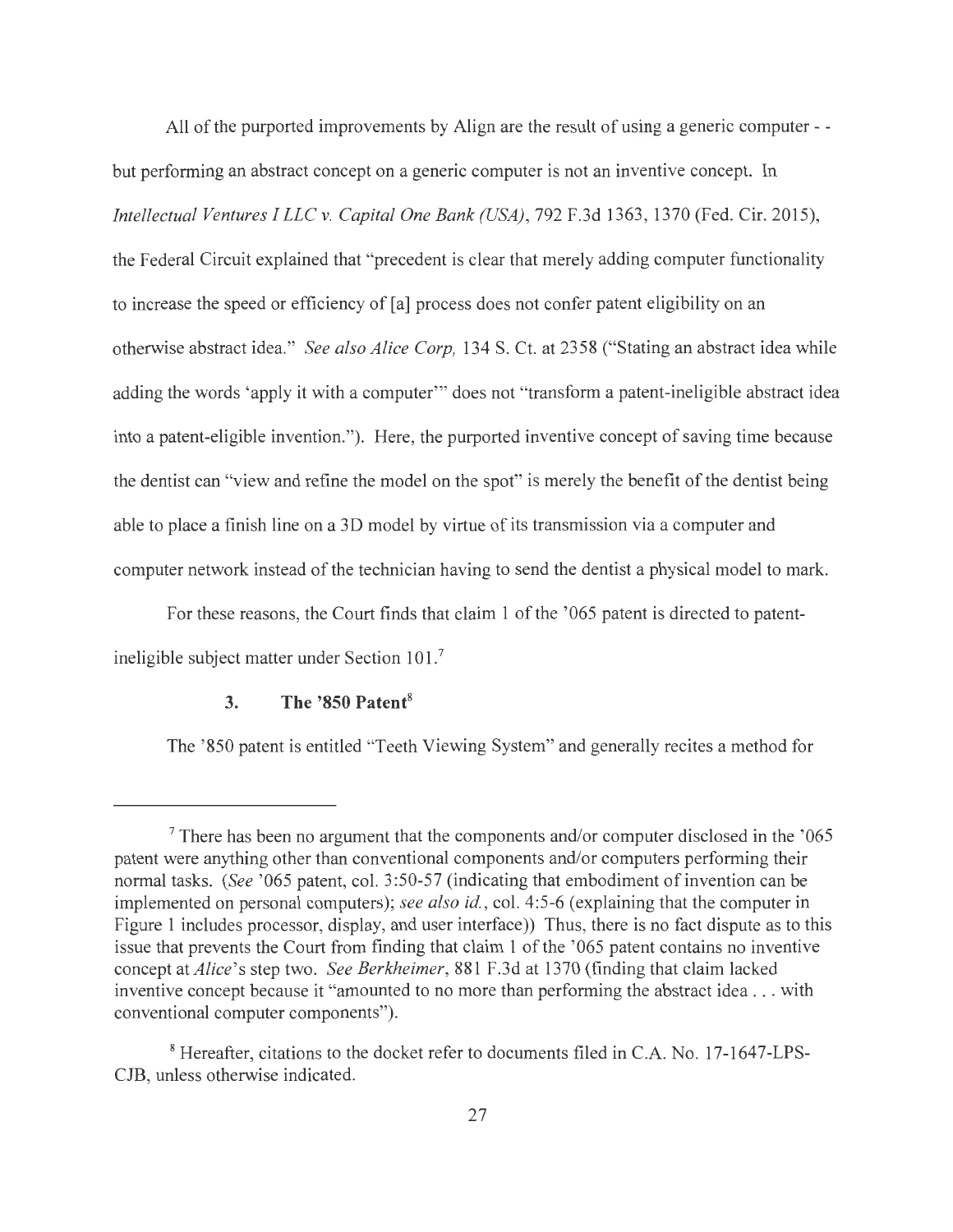"creating a plan for repositioning a patient's teeth." (D.I. 1 at ¶ 107) Claim 1 of the '850 patent recites:

> **1.** A method for displaying an orthodontic view of a patient's teeth, comprising:

capturing three-dimensional (3D) data associated with the patient's teeth;

determining a viewpoint for the patient's teeth;

**apply[ing]** a positional transformation to the 3D data based on the viewpoint;

rendering a graphical representation of the patient's teeth based on the positional transformation;

determining a treatment plan for each tooth; and

updating the graphical representation of the teeth to provide a visual display of the position of the teeth along the treatment plans.

('850 patent, cl. 1) 3Shape asks the Court to dismiss Align's claims for infringement of the '850

patent because, in 3Shape's view, the '850 patent is directed to patent-ineligible subject matter.

# **a. Step One**

3Shape argues that claim 1 of the '850 patent "is directed to the abstract concept of describing an orthodontic 'treatment plan' [that] involv[es] nothing more than the simple steps of collecting, manipulating, and displaying images of a patient's teeth." (D.I. 22 at 15) Align counters that the claim "is directed to a method for displaying an orthodontic view of a patient's teeth." (D.I. 25 at 19) In particular, according to Align, the "claim 1 is directed to a particular improved non-conventional manner of enabling a dental practitioner to provide a treatment plan to a patient." *(Id.)* The Court agrees with 3 Shape.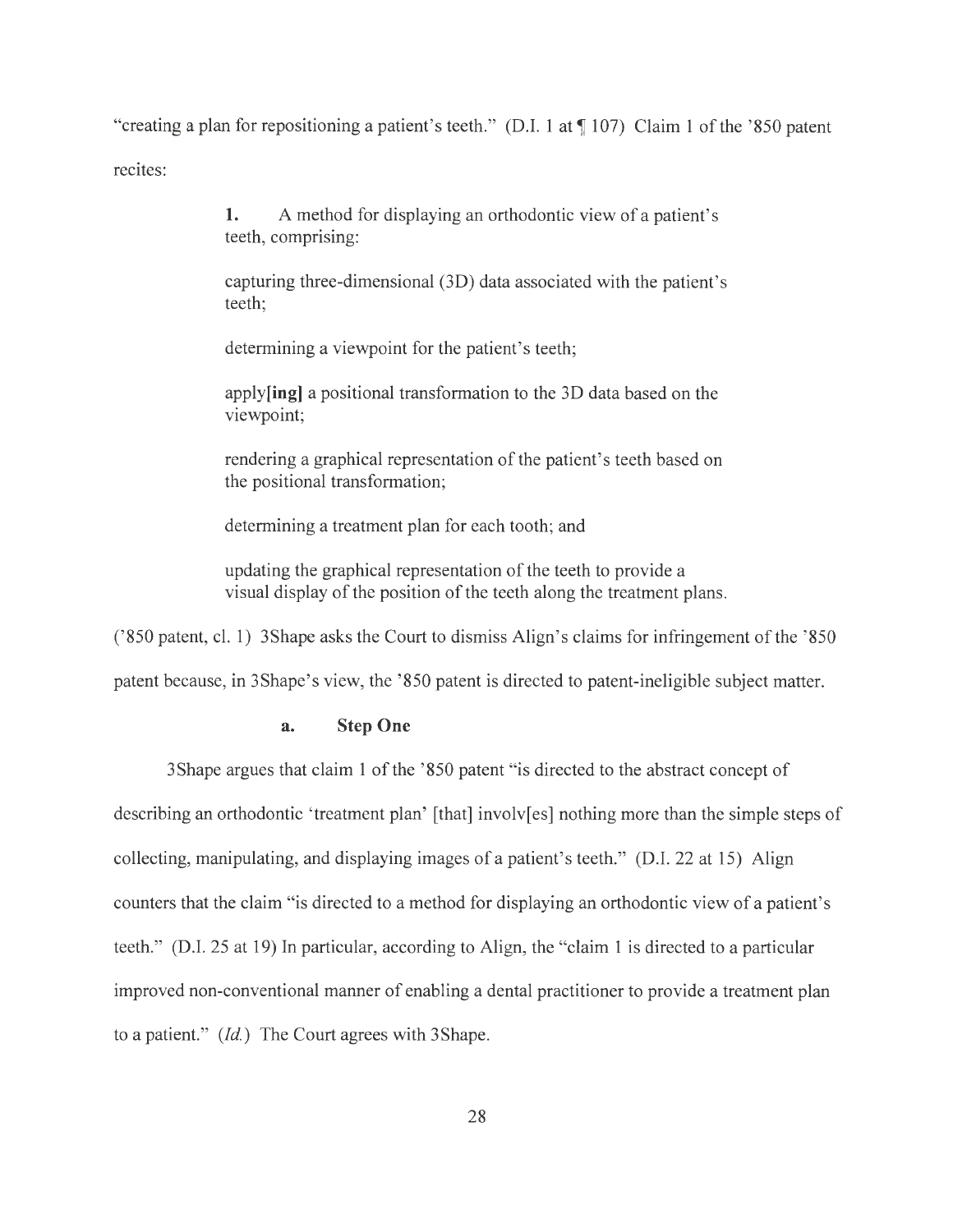The patent discloses that orthodontists are tasked with straightening a patient's crooked teeth. ('850 patent, col. 1:16-17) One way orthodontists do so is through the use of braces. "Before fastening braces to a patient's teeth, at least one appointment is scheduled . . . so that Xrays and photographs of the patient's teeth and jaw structure can be taken." *(Id., col. 1:27-30)* A mold of the patient's teeth is typically also made. *(Id., col. 1:31-33)* Orthodontists use the Xrays, photographs, and mold "to formulate a treatment strategy." *(Id. ,* col. 1 :33-35) "The formulation of the treatment strategy is typically a trial-and-error process where the orthodontist arrives at the treatment strategy using a mental model based on the orthodontist's experience and skill." *(Id.,* col. 1:38-42) Additionally, "once the treatment strategy has been generated, it is difficult to explain the expected results to the patient in words." *(Id., col. 1:44-46)* 

The '850 patent purports to improve on "conventional practices ... by utilizing 3D visualization to communicate treatment information to the patient." (D.I. 25 at 18) (citing '850 patent, col. 2:30-33) Align specifies that the key inventive concept of the '850 patent is that of enabling an orthodontist to "present<sup>[]</sup> a graphical representation of the patient's teeth to the patient and utilizing that representation to discuss and decide on treatment options." *(Id.* at 20) The 3D representation of the patient's teeth can include different angles and views of the teeth as well as animations "to provide a visual display of the movement of the teeth along the treatment paths." ('850 patent, cols. 1:60-2:2; *see also* D.I. 25 at 19) These "innovative features of the '850 patent provide the ability to visualize and interact with numerous digital models and processes without the attendant danger, impracticality, or significantly greater expense encountered in the same environment if it were physical." (D.I. 25 at 18-19) (citing '850 patent, col. 2:50-55)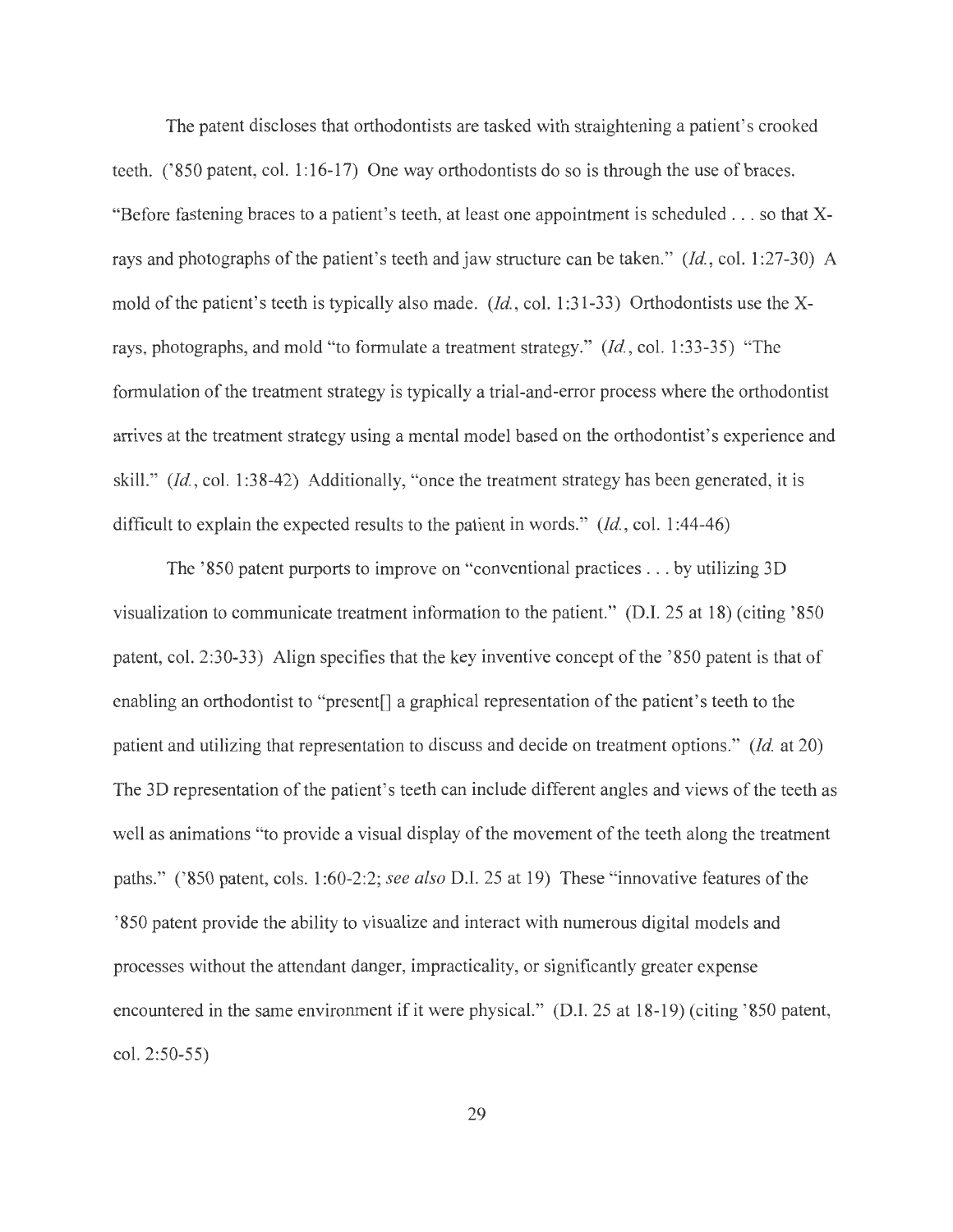In the Court's view, claim 1 of the '850 patent is directed to the abstract concept of describing an orthodontic treatment plan. By Align's own admission, "the generic idea of iteratively updating a treatment plan . .. existed prior to the invention." *(Id.* at 19) Further, as disclosed in the patent, an updated treatment plan was previously formulated in the mind of the orthodontist. ('850 patent, col. 1:38-42) Here, claim 1 of the ' 850 patent requires the capturing of 3 D data of a patient's teeth, determining a viewpoint, transforming the 3 D data based on that viewpoint, rendering a graphical representation of the patient's teeth, determining a treatment plan for each tooth, and updating the graphical representation of the teeth to provide a display of the teeth along the treatment paths. *(Id. ,* cl. 1) Even though an orthodontist could not show a patient her mental model, she could express that mental model of the treatment plan to the patient using, for instance, photographs, physical models, or drawings. *See Intellectual Ventures I LLC,*  100 F. Supp. 3d at 383 (explaining that claim is abstract when "all of the steps of the claim could be performed by humans in non-computerized . .. contexts"); *Enfish, LLC,* 822 F.3d at 1336 (finding claim at issue was abstract idea "for which a computer [was] used in its ordinary capacity" and "merely as a tool").

The cases Align relies on for support do not persuade the Court otherwise. For example, in *Core Wireless Licensing S.A.R.L. v. LG Elecs., Inc.,* 880 F.3d 1356, 1356 (Fed. Cir. 2018), the Federal Circuit found that the claims at issue were "directed to an improved user interface for computing devices, not to the abstract idea of an index." The Court further explained that "[a]lthough the generic idea of summarizing information certainly existed prior to the invention, [ the claims at issue] are directed to a particular manner of summarizing and presenting information in electronic devices." *Id.* And like the "improved systems" claimed in other cases,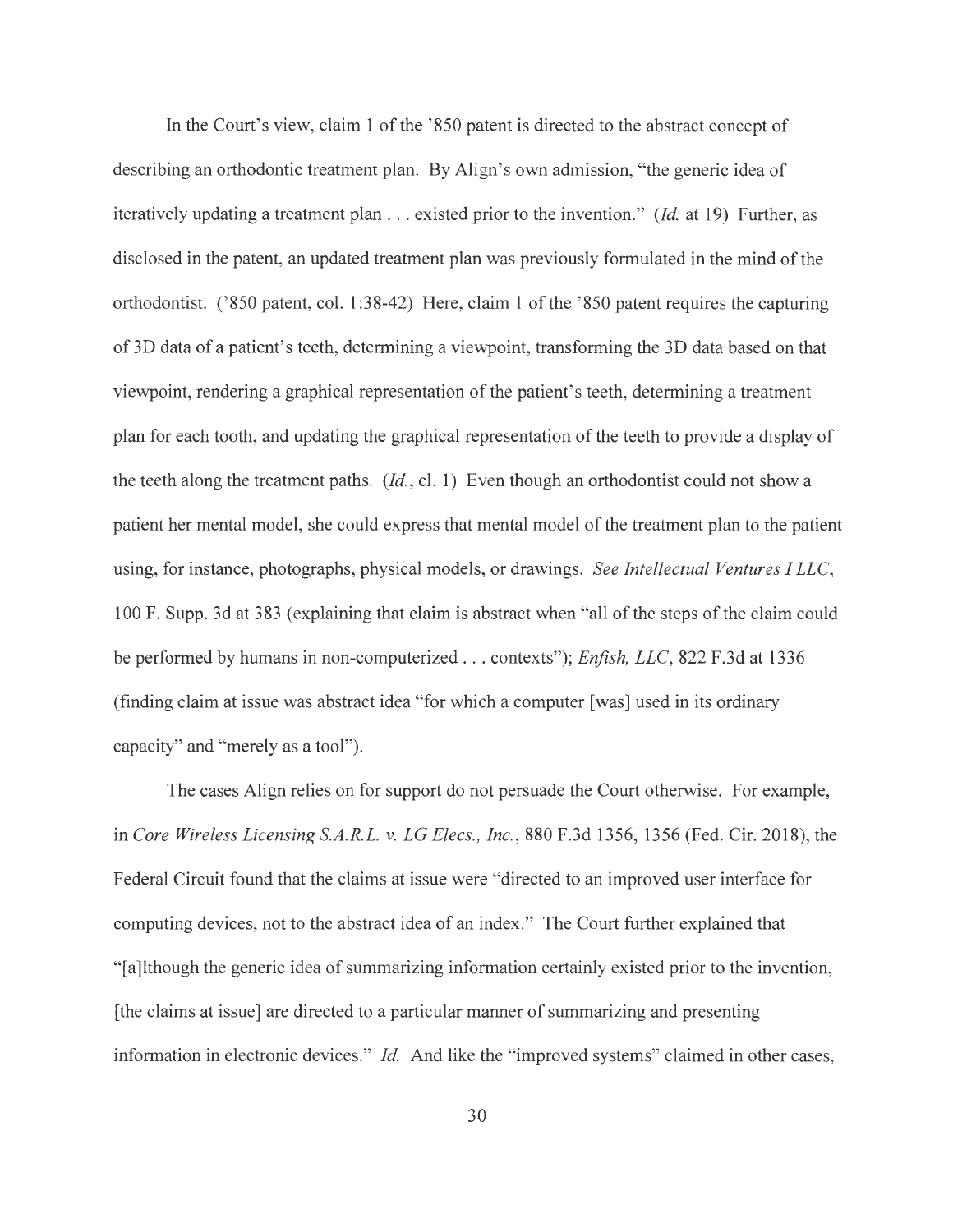the claims at issue "recite a specific improvement over prior systems, resulting in an improved user interface for electronic devices." *Id.* at 1362.

Unlike the claims at issue in *Core Wireless,* claim 1 of the ' 850 patent is not purporting to provide a technological improvement to prior systems. Rather, claim 1 is more akin to the claims at issue in cases like *Alice,* which found "the concept of intermediated settlement [was] a fundamental economic practice long prevalent in our system of commerce." *Alice,* 134 S. Ct. at 2356 (internal quotation marks and citation omitted). Similarly, claim 1 recites the formation of a treatment plan for orthodontic patients, a practice that has long been performed.

Thus, claim 1 of the '850 patent is directed to the abstract idea of describing an orthodontic treatment plan, and the Court must proceed to step two.

### **b. Step Two**

3Shape argues that claim 1 of the ' 850 patent does "nothing more than automate a process that humans do already, using known and conventional computer functions recited at a high-level of generality for rendering a display of a patient's treatment plan." (D.I. 22 at 17) Align counters that 3Shape is overlooking the "key inventive concepts embodied in the ' 850 patent, including updating the graphical representation of the teeth to provide a visual display of where along the treatment plan the teeth are positioned, enabling orthodontists and patients to track the progress of the treatment plan contemporaneously." (D.I. 25 at 21)

The benefit of allowing an orthodontist to more easily explain a treatment plan to a patient via a 3D model, while an improvement over explaining the plan verbally, is not a technological improvement that supplies an inventive concept. Instead, claim 1 merely recites the abstract idea of providing a treatment plan along with generic computer functionality.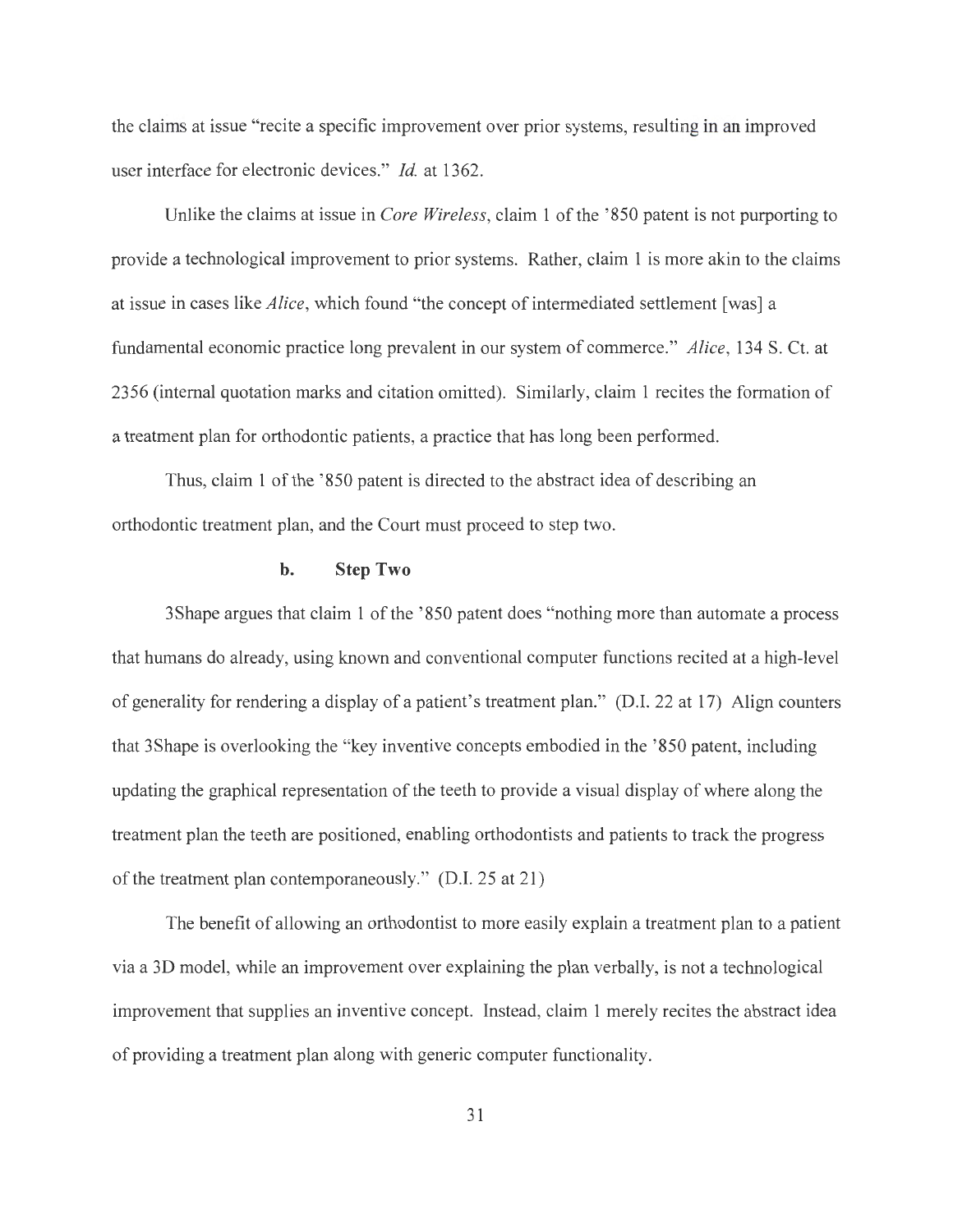The patent's abstract describes the invention as follows: "A computer is used to create a plan for repositioning an orthodontic patient's teeth. The computer receives a digital data set representing the patient's teeth and uses the data sets to generate one or more orthodontic views of the patient's teeth." ('850 patent, Abstract; *see also id. ,* col. 1:13-15 ("The invention relates generally to the field of orthodontics and, more particularly, to computer-automated development of an orthodontic treatment plan and appliance.")) "For the role of a computer in a computerimplemented invention to be deemed meaningful in the context of [the *Alice]* analysis, it must involve more than performance of 'well-understood, routine, [ and] conventional activities previously known to the industry. "' *Content Extraction,* 776 F.3d at 1347-48 (quoting *Alice,* 134 S. Ct. at 2359). The '850 patent does not disclose a new method by which a 3D model of teeth could be made, or the method by which a 3D model can be repositioned virtually to display a different angle. *(See* '850 patent, col. 3:56-63 ("[T]he patient's teeth may be scanned or imaged using well known technology, such as X-rays, three-dimensional X-rays, computer-aided tomographic images or data sets, and magnetic resonance images. . . . [These] methods for digitizing such conventional images to produce useful data sets are well known and described in the patent and medical literature.")) Instead, the patent calls for the abstract idea of a treatment plan to be implemented on a generic computer. This is insufficient to meet the inventive concept requirement. Thus, claim 1 of the '850 patent is directed to patent ineligible subject matter under Section 101.

## **4. The '149 Patent**

The ' 149 patent, "Systems and Methods for Fabricating a Dental Template," and relates generally to "fabricating a dental template to support [the] positioning [of] an object on a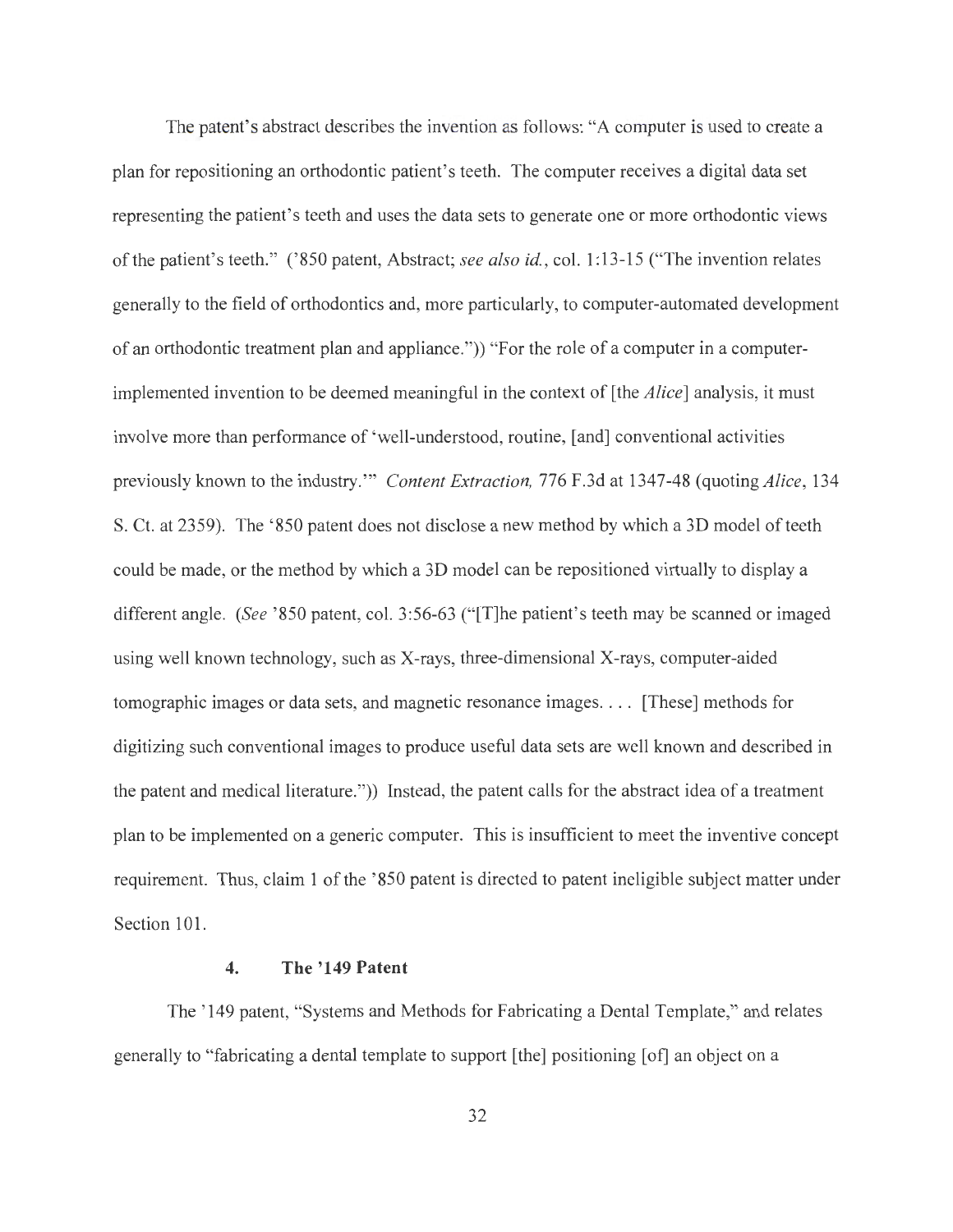patient's tooth[,] oriented in such a way that all the objects as a whole are lined up to a user defined ideal arrangement." (D.I. 1 at  $\P$  92) Claim 13 of the '149 patent recites:

> 13. A system of fabricating a dental template to position a plurality of objects on a patient's teeth, the system comprising a computer comprising storage media comprising a program that, when executed, causes the computer to:

receive digitized teeth of at least at least two of the patient's teeth;

scale the digitized teeth to provide scaled digital teeth;

add virtual objects to locations on the digitized teeth or the scaled or the scaled digital teeth, wherein the virtual objects are placed on one or more of the digitized teeth or the scaled digital teeth;

superimpose the scaled digital teeth over the digitized teeth; and

output fabrication data for fabricating a template to locate the orthodontic objects on the patient's teeth.

('149 patent, cl. 13)

### **a. Step One**

3Shape argues that claim 13 of the ' 149 patent is directed to the abstract idea of providing, generating, or outputting "a pattern of data." (D.I. 22 at 18-19) 3 Shape adds that "fabricating a dental template" is only alluded to "in the preamble and as an intended use of the data 'output' by the claimed computer software of asserted claim 13." *(Id.* at 19) The Court agrees with Align that claim 13 is directed to an improvement over prior approaches to indirect bonding techniques for orthodontic brackets. (D.I. 25 at 22)

The patent explains that orthodontists use brackets bonded to a patient's teeth that, over time, exert enough force to move the position of the teeth. (' 149 patent, col. 1: 19-30) Direct bonding of brackets entails placing adhesive on the base of the bracket and placing that bracket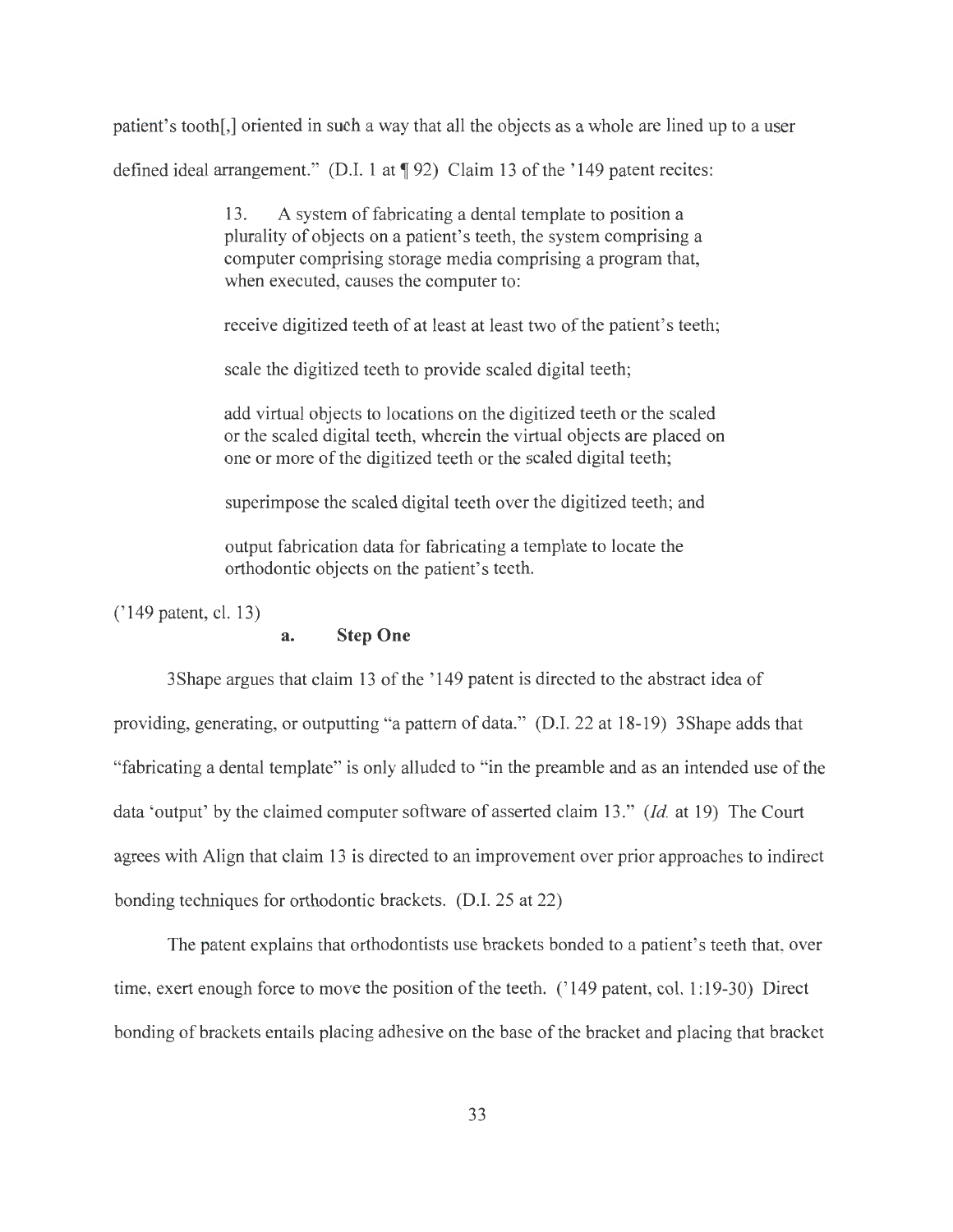on the patient's tooth. *(Id. ,* col. 1 :29-32) This process has several shortcomings, including that it is difficult to optimally place a bracket "on severely crowded teeth" or "the treatment provider may have difficulty seeing the precise position of the bracket relative to the tooth surface" for posterior teeth. *(Id. ,* col. 1 :36-42) One method that overcomes several of these shortcomings is "indirect bonding," in which an impression of a patient's teeth is taken and a plaster model is made. *(Id.,* col. 1 :50-54) Brackets are then temporarily bonded to the plaster model and thereafter a "transfer tray is ... made by placing matrix material [ such as heated plastic sheet matrix material] over both the model and the brackets on the model." *(Id. ,* col. 1 :56-59) The material "then assume[s] a configuration that precisely matches the shape of the replica teeth of the stone... model with the brackets in the desired position." *(Id., col. 1:59-62)* The temporary adhesive is then removed, permanent adhesive is added to the base of each bracket, "and the tray with the embedded brackets [is] then placed over matching portions of the patient's dental arches." *(Id. ,* col. 1 :63-67) Once the adhesive hardens, the matrix material is removed and the brackets are left in place. *(Id. ,* col. 2:5-7)

Problems associated with indirect bonding include that "brackets may become dislodged during the removal of the matrix from the dental arches." *(Id.,* col. 2:7-10) But the '149 patent purports to be an advance over this prior approach because the template created by the claimed system and methods "may not necessarily contain the bracket as with traditional indirect bonding [] templates, but rather[] directs the user as to the precise location where the bracket should be placed based on geometric fit." *(Id.,* col. 2:57-60; *see also* D.I. 25 at 22) This eliminates the potential that the brackets may become dislodged during the removal of the template.

At step one, the Court must determine whether the claims "focus on a specific means or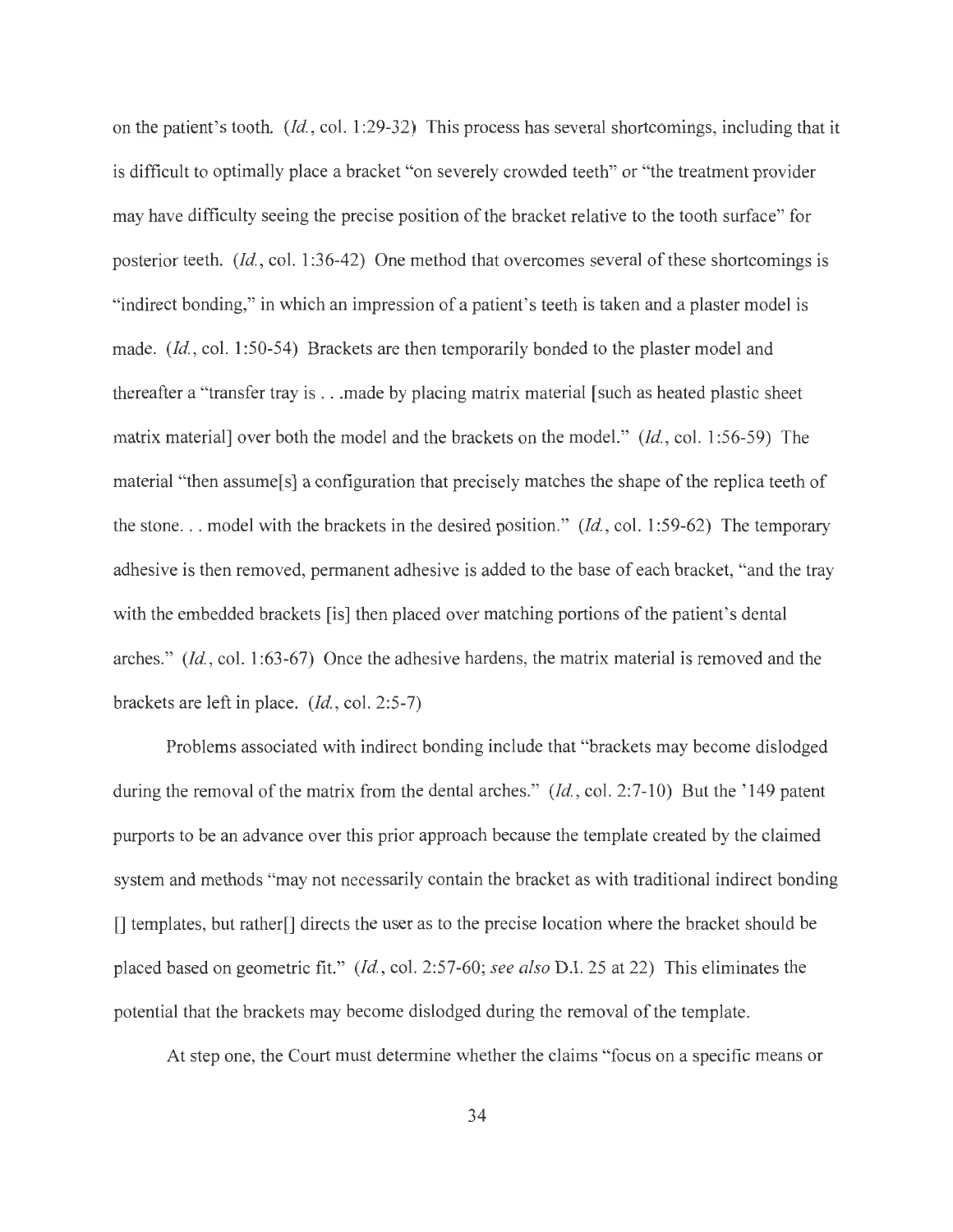method that improves the relevant technology." *Apple Inc. v. Ameranth, Inc.,* 842 F.3d 1229, 1241 (Fed. Cir. 2016) (internal quotation marks and citation omitted); *see also RecogniCorp,* 855 F.3d at 1326. Here the relevant technology consisted of templates that, in some instances, could dislodge orthodontic brackets during their removal from the patient's mouth. Claim 13 of the '149 patent purports to fix this problem by disclosing a method for creating a template that could guide the placement of the brackets without the brackets necessarily being contained within the template does not rebut this point. *(See* D.I. 29 at 13-14) 3Shape has not, therefore, persuaded the Court that the claim is directed to an abstract idea.

As 3Shape has not met its burden at step one, it is not necessary to address step two, and 3 Shape's motion will be denied as to the '149 patent.

## **V. CONCLUSION**

An order appropriate order follows.

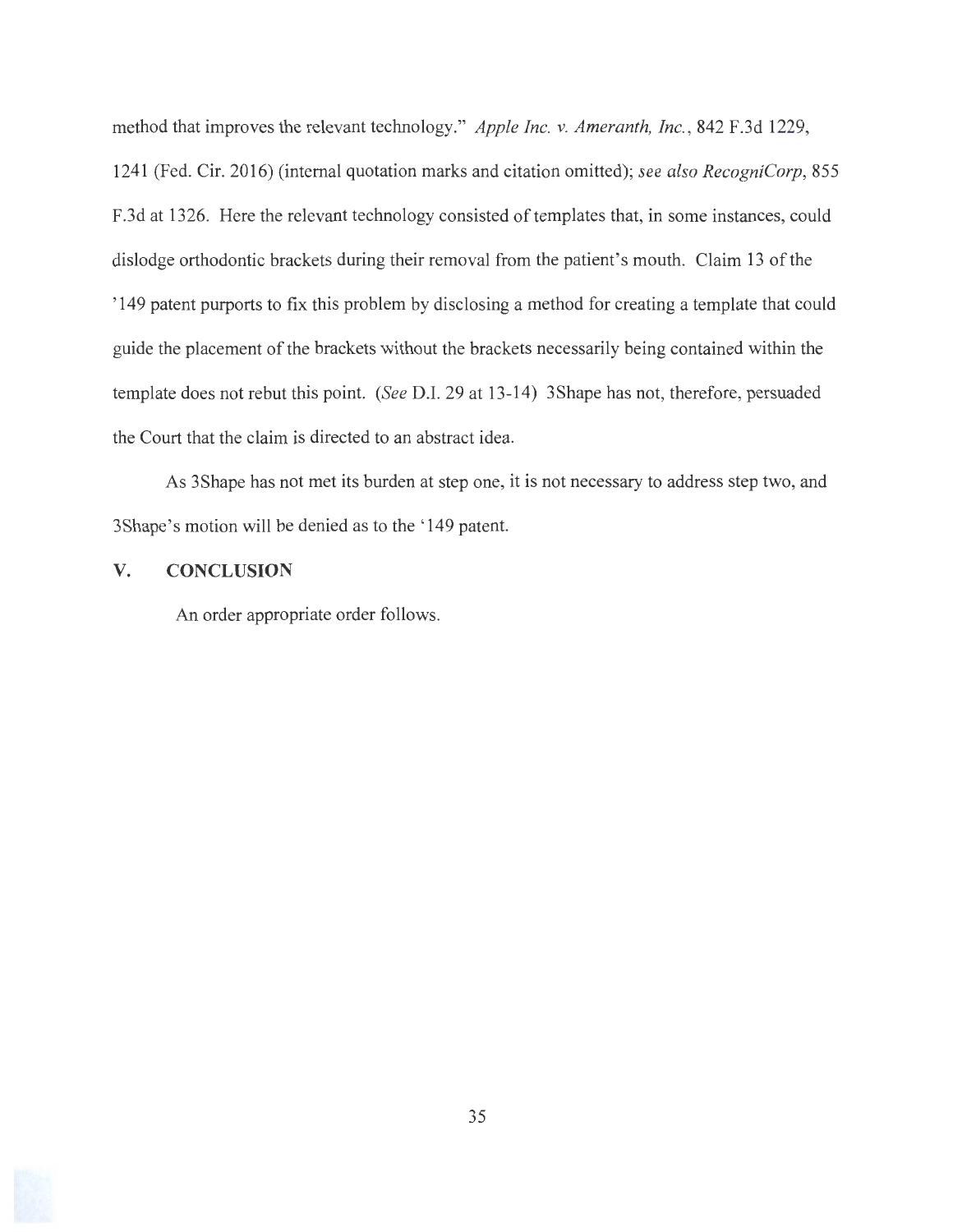# **IN THE UNITED STATES DISTRICT COURT FOR THE DISTRICT OF DELAWARE**

| ALIGN TECHNOLOGY, INC.,     |                          |
|-----------------------------|--------------------------|
| Plaintiff,                  |                          |
| V.                          | C.A. No. 17-1646-LPS-CJB |
| 3SHAPE A/S and 3SHAPE INC., |                          |
| Defendants.                 |                          |
|                             |                          |
| ALIGN TECHNOLOGY, INC.,     |                          |
| Plaintiff,                  |                          |
| V.                          |                          |
|                             | C.A. No. 17-1647-LPS-CJB |
| 3SHAPE A/S and 3SHAPE INC., |                          |
| Defendants.                 |                          |
|                             |                          |

# **ORDER**

At Wilmington, this 7<sup>th</sup> day of **September, 2018**:

For the reasons set forth in the Memorandum Opinion issued this date, **IT IS HEREBY** 

# **ORDERED** that:

- 1. Defendants' motion to dismiss in C.A. No. 17-1646-LPS-CJB (D.I. 21) is:
	- (a) **DENIED** to the extent that it seeks dismissal of the Complaint for failing to plausibly allege direct, indirect, and willful infringement of any of the asserted patents under Rule 12(b)(6);
	- (b) **GRANTED** to the extent that it seeks dismissal of claims asserting infringement of U.S. Patent No. 7,112,065 under 35 U.S.C. § 101; and